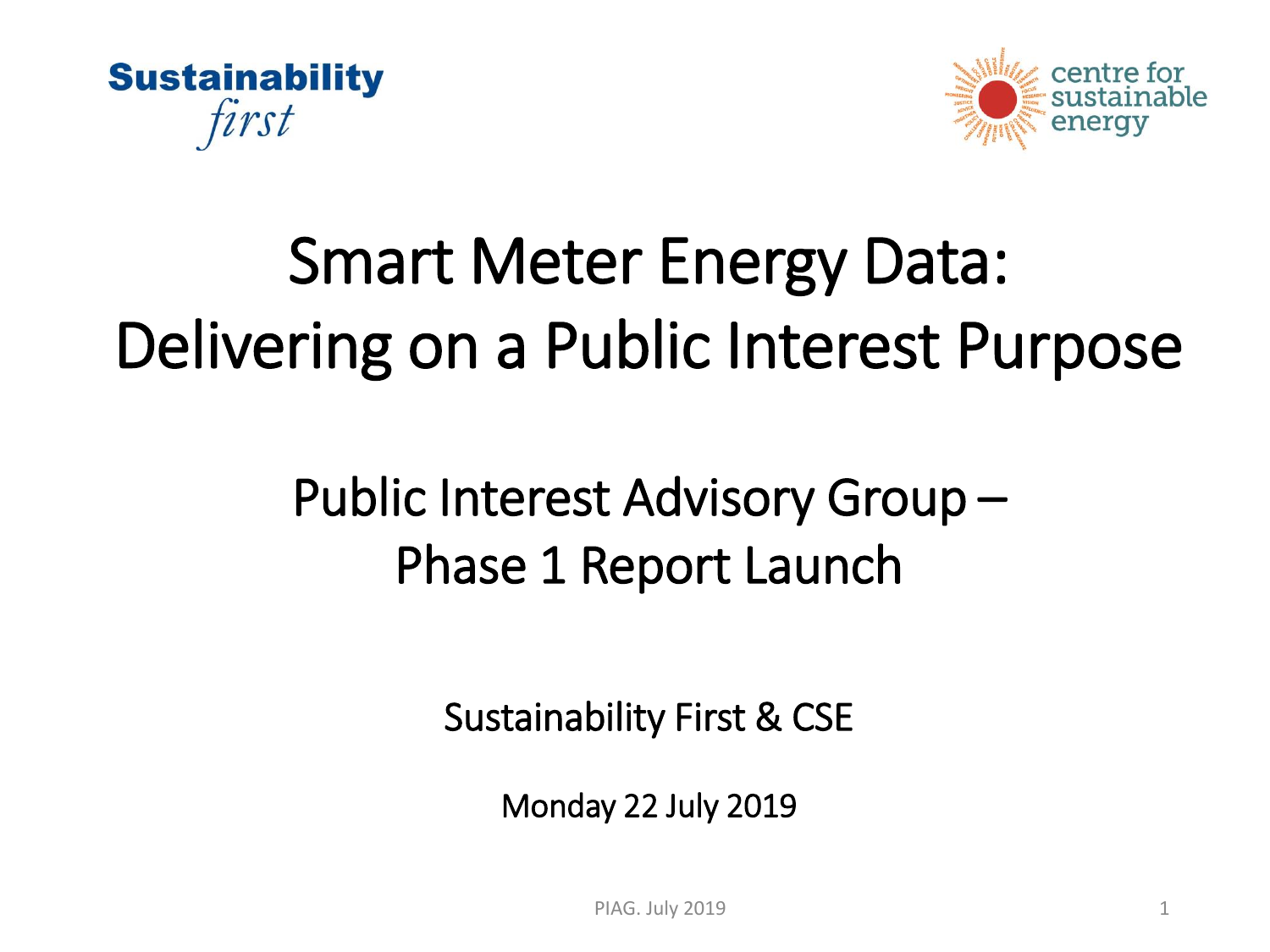

#### **Today**

| <b>Agenda</b>      |                                                                                                                                                         |                                                                                                       |
|--------------------|---------------------------------------------------------------------------------------------------------------------------------------------------------|-------------------------------------------------------------------------------------------------------|
| 14.05              | <b>Context-Setting</b><br><b>Consumer Data, Statistics &amp; the Public</b><br>Good<br><b>Strategy for a Modern Digitalised Energy</b><br><b>System</b> | Ed Humpherson.<br><b>UK Statistics Authority</b><br>Laura Sandys<br><b>Chair. BEIS Energy Data TF</b> |
| 14.50              | PIAG - Phase 1 Report<br><b>Main Findings</b><br>Panel discussion<br>$\bullet$                                                                          | PIAG team &<br><b>PIAG members</b>                                                                    |
| <b>Break</b>       |                                                                                                                                                         |                                                                                                       |
| 16.05              | <b>PIAG – Conclusions &amp; Recommendations</b><br>Panel discussion                                                                                     | PIAG team &<br><b>PIAG members</b>                                                                    |
| 17.15              | <b>Forward Look &amp; Next Steps</b>                                                                                                                    |                                                                                                       |
| $17.30 -$<br>19.00 | Reception                                                                                                                                               |                                                                                                       |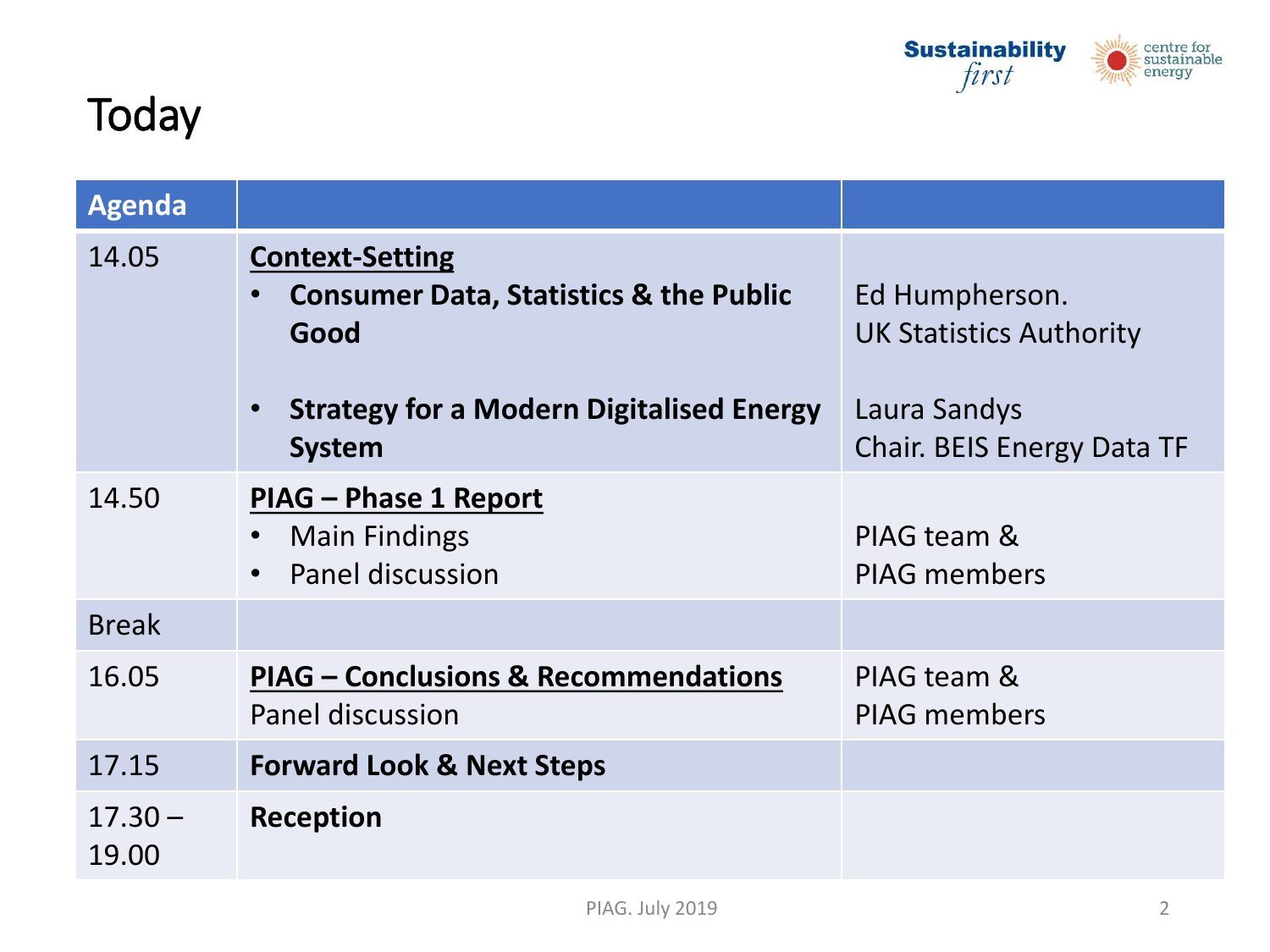

### **Consumer Data, Statistics and Public Good**

# **Ed Humpherson Director General for Regulation UK Statistics Authority**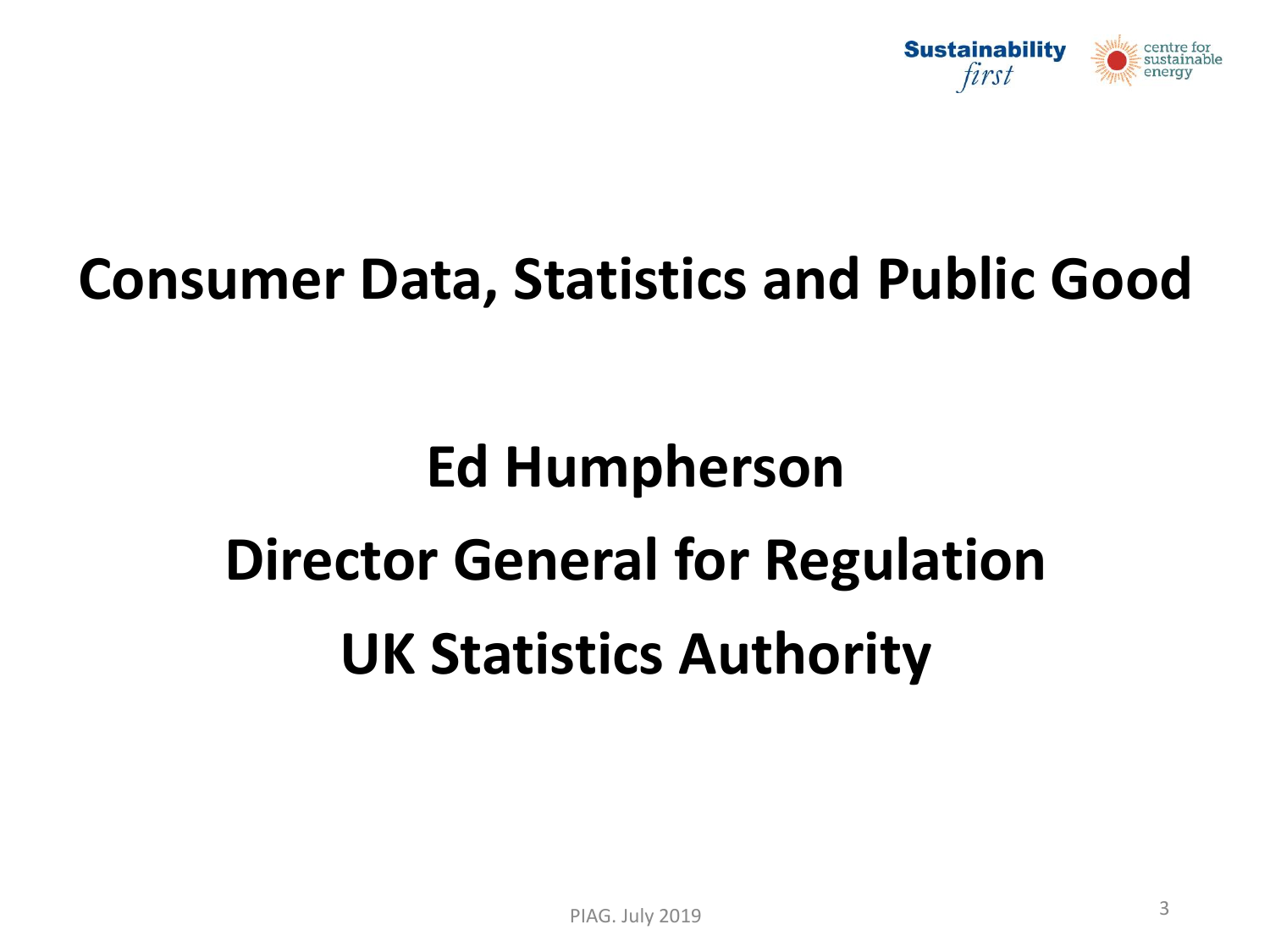

## **Strategy for a Modern Digitalised Energy System**

#### **Report of the Energy Data Task Force**

## **Laura Sandys Chair**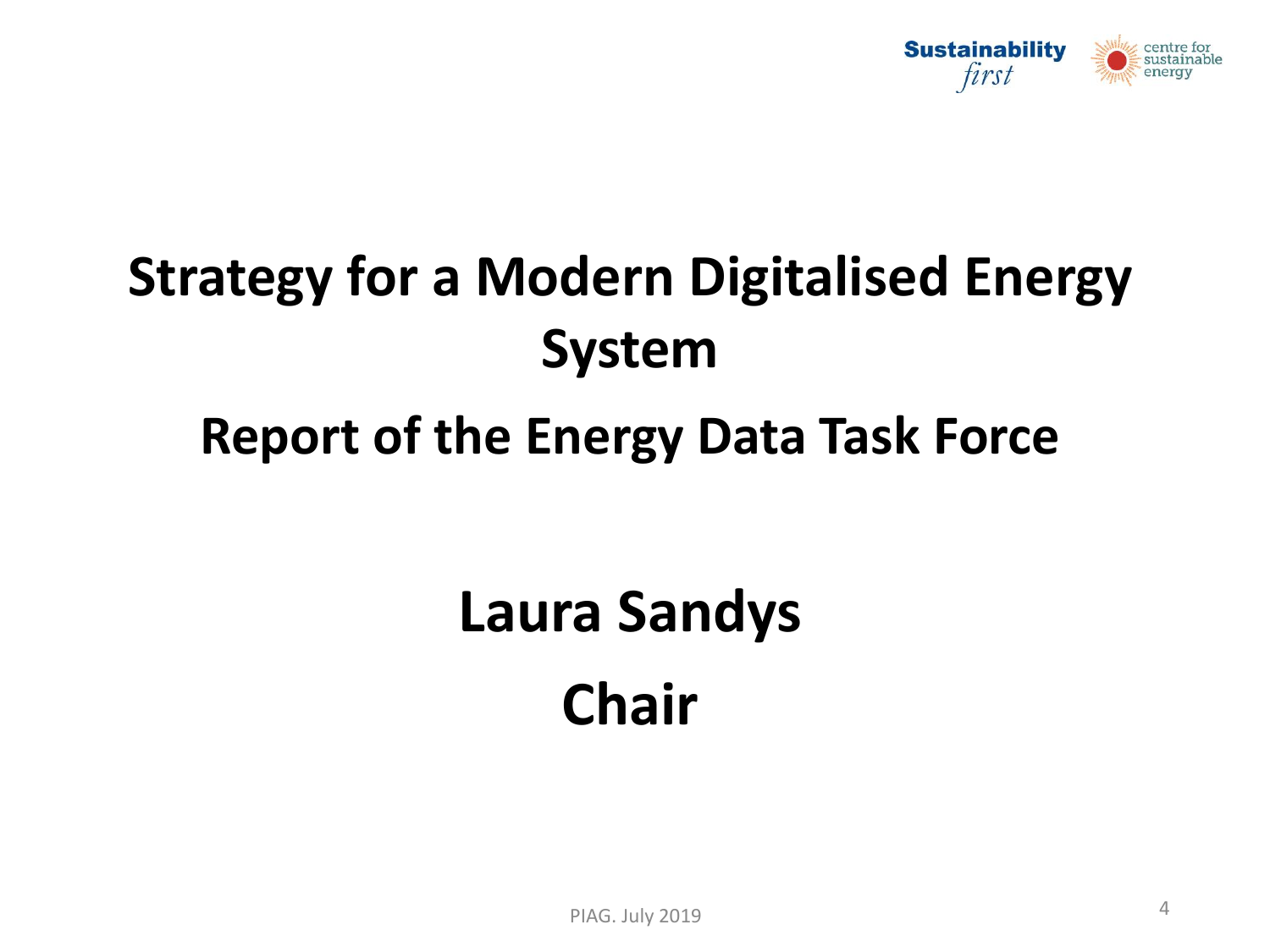

### **Session 1 Phase 1 Report - PIAG Main Findings**

#### **Simon Roberts**

### Chief Executive. Centre for Sustainable Energy

#### $\mathcal{R}_{\mathcal{L}}$

#### **Maxine Frerk**

#### Associate. Sustainability First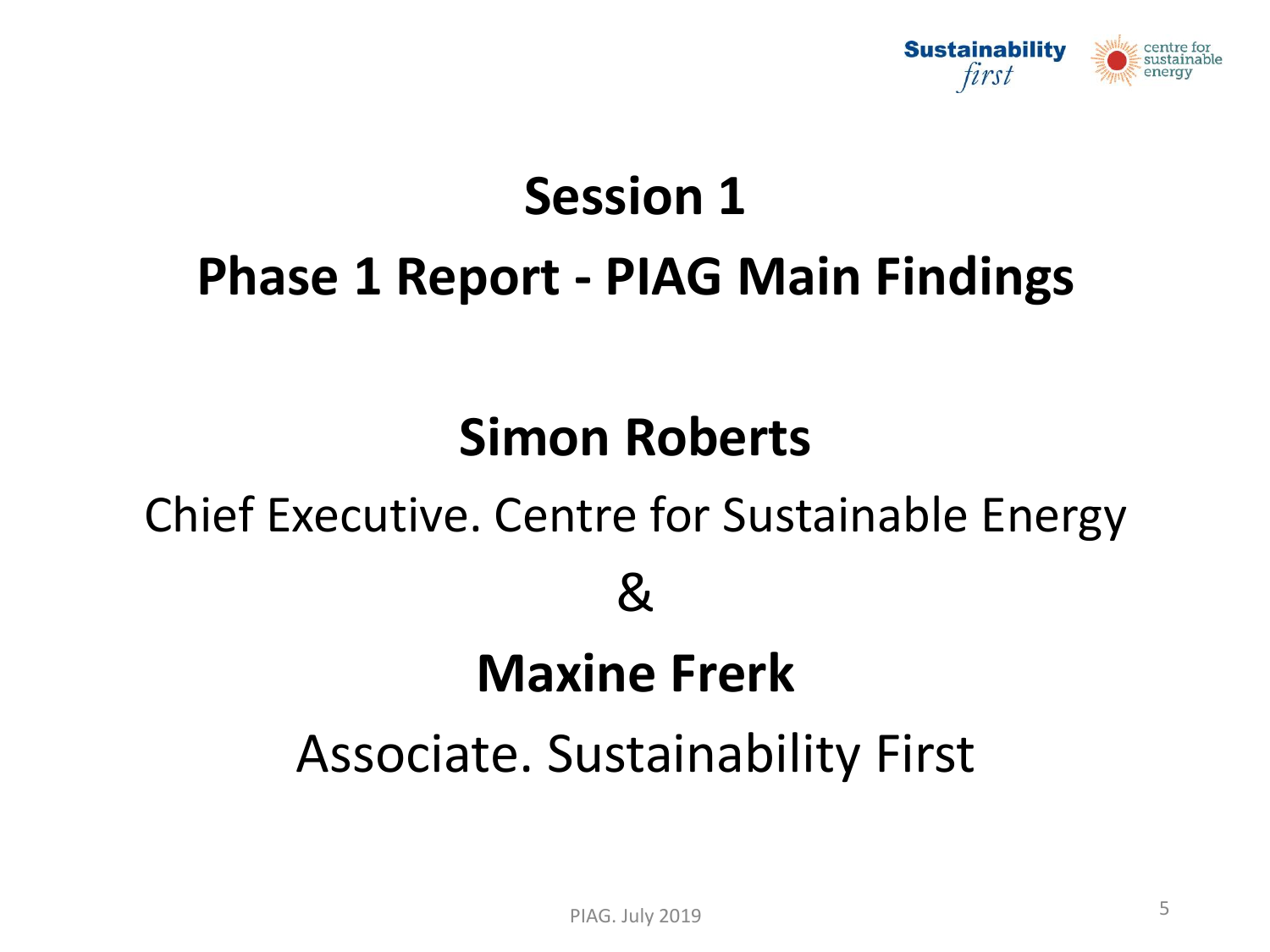

#### Session 1 - PIAG Main Findings

- Introduction to smart metering, data & privacy
- Why PIAG & how we did it
- Use-cases for the public interest
- Input & output data & the 'trusted processor' role
- The consumer view
- Possible routes to data : short & long-term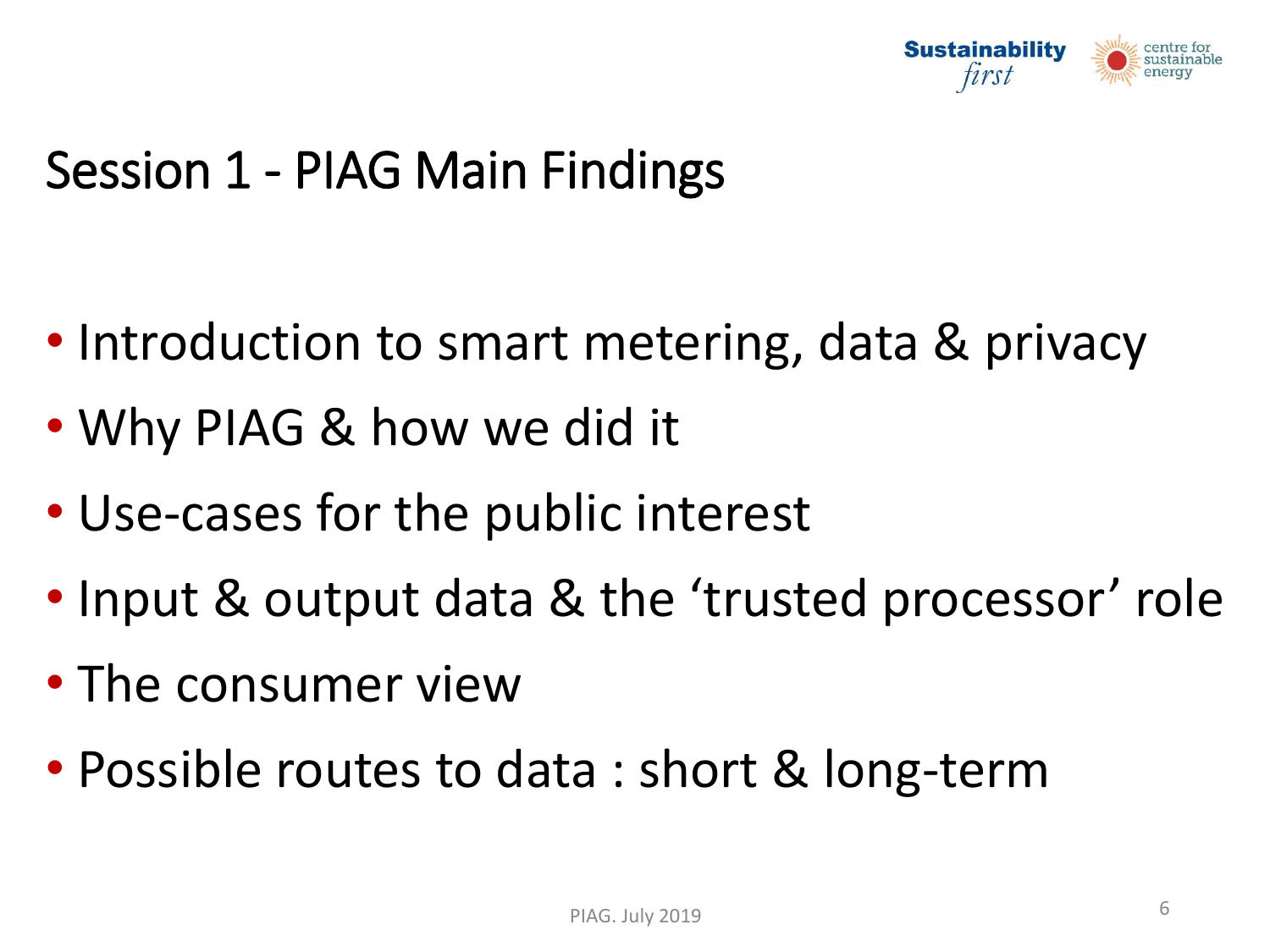

#### Introduction to smart metering, data & privacy

- Smart meters are being rolled out to all homes and small businesses – gas & electricity
- Able to provide half-hourly consumption data as well as other technical data (eg export, maximum demand)
- Privacy considerations a key element of GB design driven by roll-out experience elsewhere:
	- All data is held on the meter no central data repository
	- Data Access and Privacy Framework governs who can access consumption data – and on what basis (i.e. consent or a regulated need)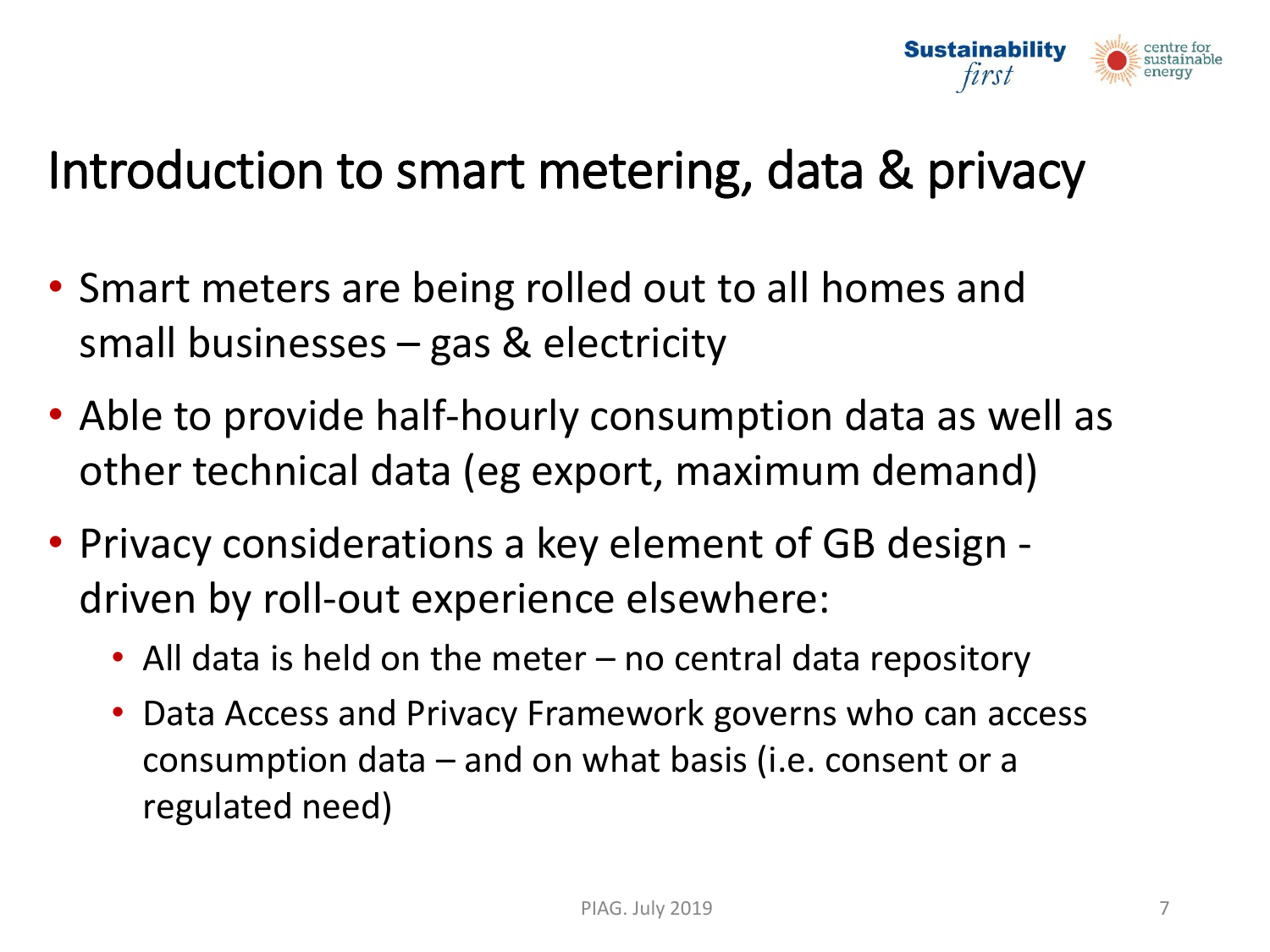

### Why PIAG ?

- BEIS Smart Meter CBA (Nov 2016) & earlier IA (2014) : largely silent on potential for a wider 'public interest' benefit from data
- A main 'public interest' purpose of access to smart meter data is **to improve on the current evidence-base of energy-use – to support better public policy-making, delivery & market oversight.**
- A **better evidence-base -** should **serve wider societal goals** at **national, devolved, regional, city and local level -** by enabling improved **research, analysis, prediction & planning, evaluation, targeting & oversight of public policy and market practice**.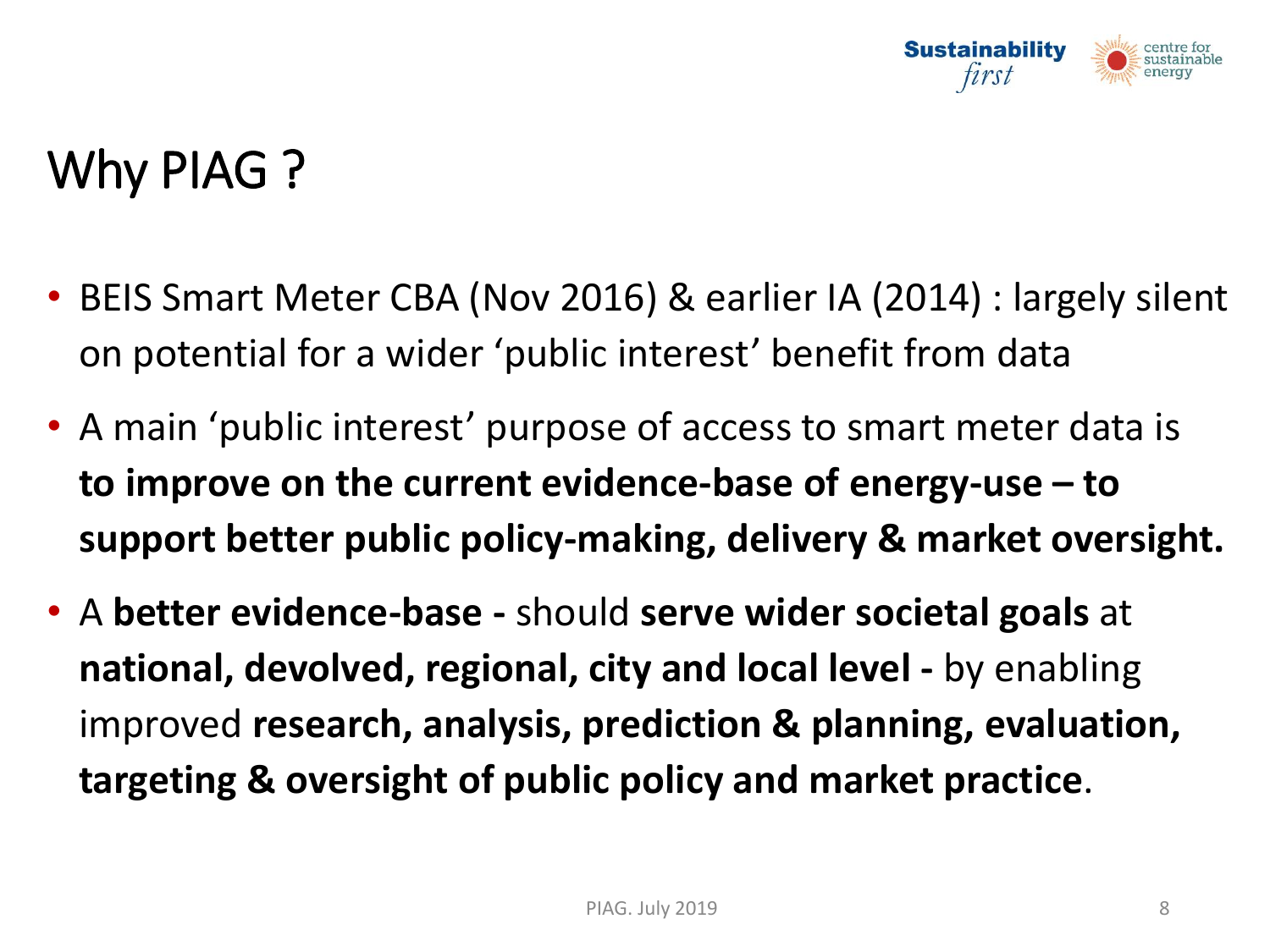

#### How we did it

PIAG - independently convened by Sustainability First & CSE. A deliberative process over 20 months. Brought together key 'public interest' stakeholders for a policy dialogue on :

- How smart meter data might contribute to **potential public interests** - to further public policy goals & aid the energy transition
- **Whether - & under what conditions - smart meter data might be accessed for such public-interest purposes** by government, regulators or other 'public interest' actors, while safeguarding consumer interests.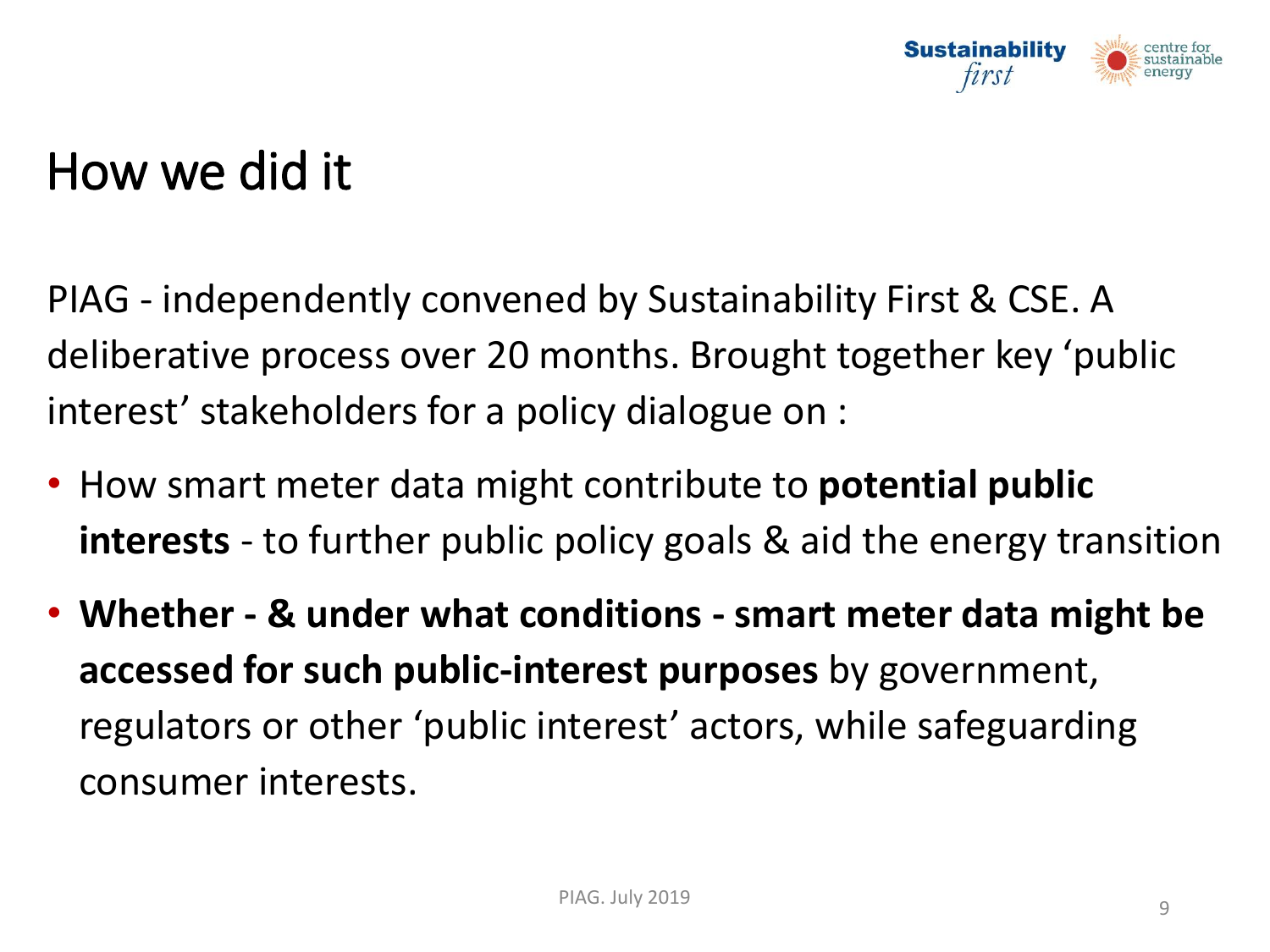

#### PIAG – Who's been involved

- *Convenors:* Centre for Sustainable Energy and Sustainability First
- *Funding members*: Ofgem, Energy Systems Catapult, Elexon, Smart DCC (the Data Communications Company), Northern Powergrid, National Grid ESO, UCL Smart Energy Research Lab
- *Others at June 2019* : Citizens Advice; Committee on Climate Change; CAR Ltd; Electralink; Energy Networks Association; Energy-UK; Energy Saving Trust; Greater London Authority; MHCLG; National Infrastructure Commission; ONS; Ombudsman Services; Scottish Government; Smart Energy GB; TechUK; UK Statistics Authority; University of Edinburgh/Teddinet; University of Exeter; University of Reading; UKERC; Welsh Government; Which?; Xoserve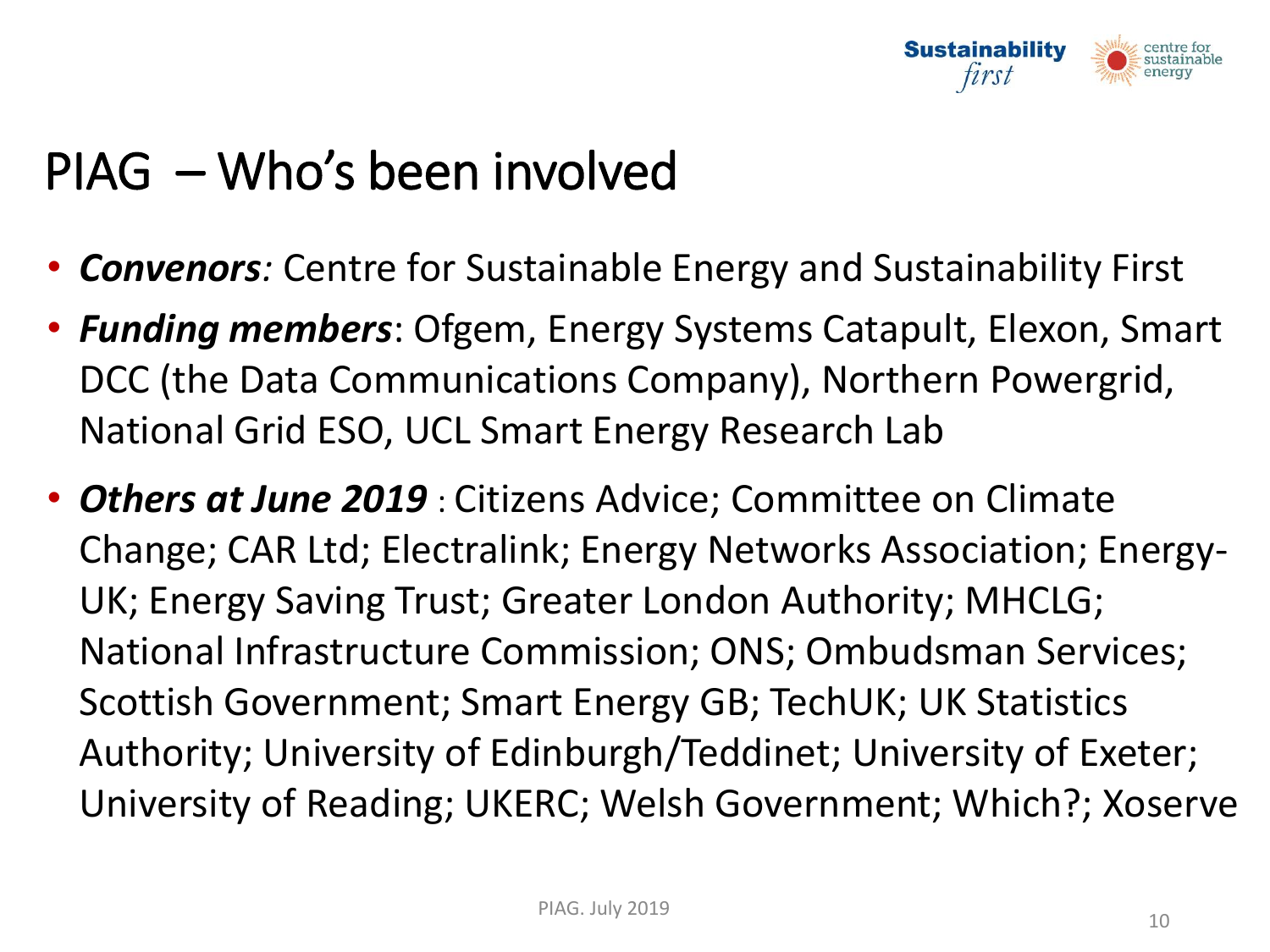

#### PIAG process : questions we aimed to answer

- What can smart meter data add to the wider public-interest?
- What does realising public-interest 'use cases' require in terms of smart meter data (e.g resolution, links to other data)?
- Who can access smart-meter data and on what basis?
- What do we know about customer-thinking on access to their smart-meter data for a wider public interest / societal purpose?
- What routes could there be to smart-meter data for a publicinterest purpose?
- What does governance look like for public-purpose 'data-users'? **Final PIAG Phase 1 Report** covers these themes, incl thinking on how to balance 'customer' privacy with public interest considerations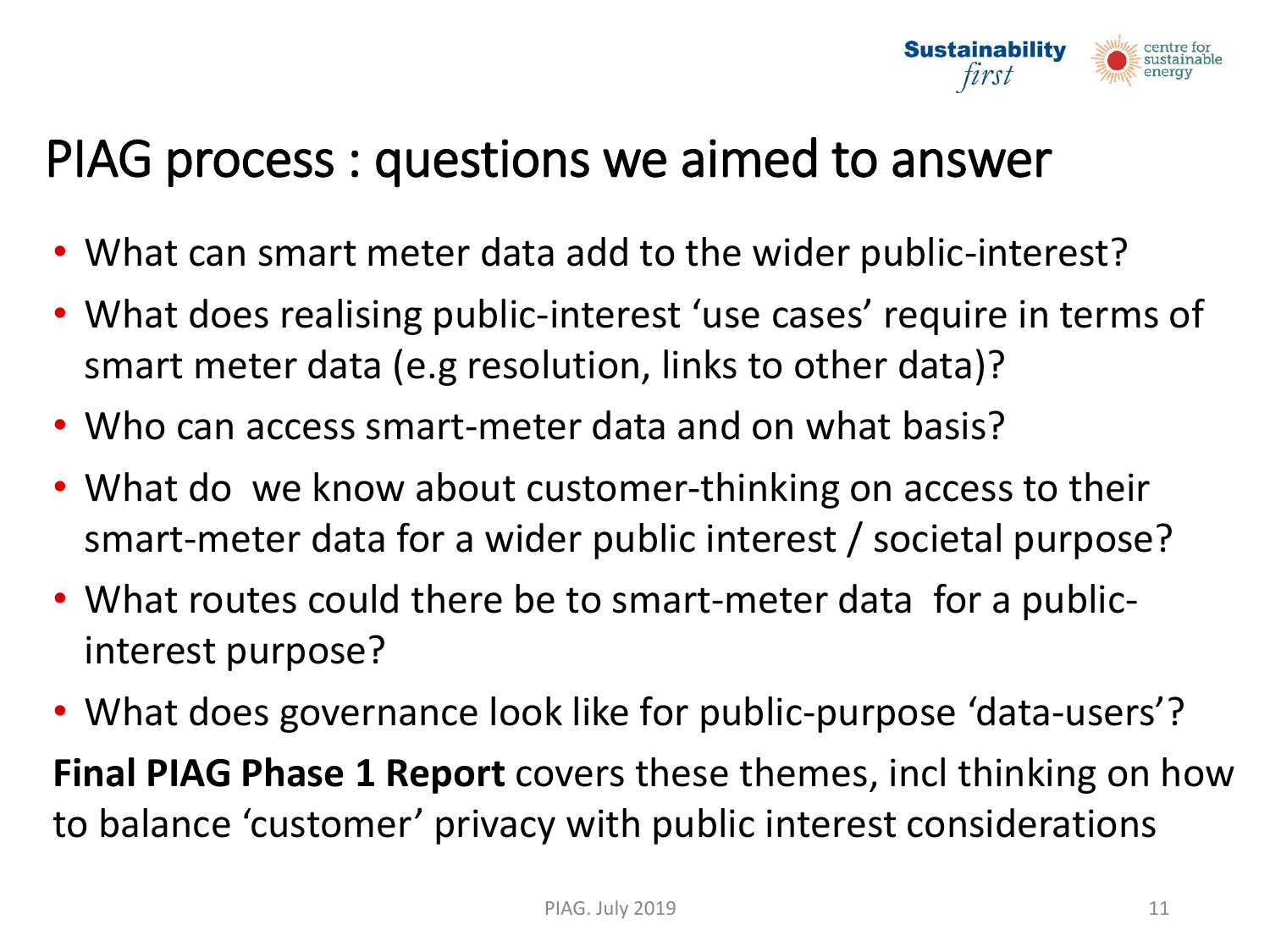

#### PIAG – Phase 1 Outputs Nov 2017 – July 2019

- **Phase 1 report :** principles, conclusions & recommendations
- **Inputs to :** BEIS DAPF review, Ofgem settlement reform (data access; TOMs)
- **Developed six public interest 'use-cases'** : to help clarify what data needed by whom - at what level of resolution - to meet use-case needs & related privacy considerations
- **Identified possible 'secure' routes by which to access smart meter data** for a public-interest purpose
- **Ten practical background papers :** to inform debate (slide 11)
- **PIAG communications** : consciously 'low key'
- **Other initiatives on smart-meter data-access :** DNO Privacy Plans, UCL's Smart Energy Research Lab, BEIS Energy Data Task Force.
- **PIAG's main focus = separate – but linked :** to future proof / leave open potential future routes for data-access for a 'public interest' purpose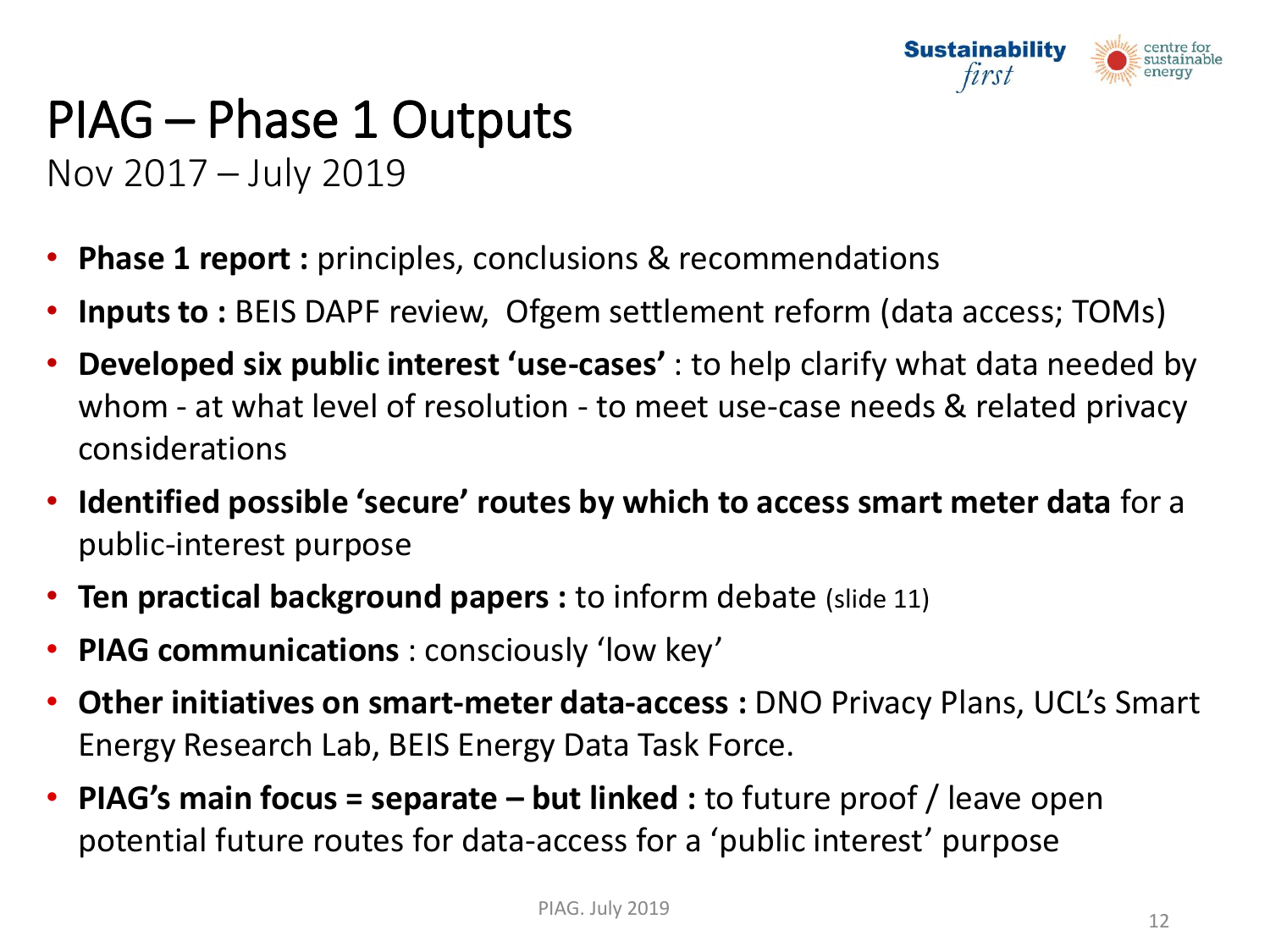#### PIAG Project Papers



**Public Interest Advisory Group papers**

**available at<https://www.smartenergydatapiag.org.uk/>**

| <b>Kick-off stimulus</b>             | Initial Meeting - 30 November 2017                                                                                   |  |
|--------------------------------------|----------------------------------------------------------------------------------------------------------------------|--|
| paper                                |                                                                                                                      |  |
| <b>Working Note</b>                  | Clarifying what smart meter data could add to the public interest: public interest questions to<br>frame PIAG's work |  |
| <b>Stimulus paper 1</b>              | Background to ICO Guidance on anonymisation and annex on data access privacy legal<br>framework                      |  |
| <b>Stimulus paper 2</b>              | International experience – smart meter data access                                                                   |  |
| <b>Stimulus paper 3</b>              | Data ethics $-$ a review of the landscape                                                                            |  |
| <b>Stimulus paper 4</b>              | Stakeholder perspectives on smart meter energy data and potential public interest use-cases                          |  |
| <b>Stimulus paper 5</b>              | Public interest use-cases: data attributes, data requirements, and associated privacy and access<br>implications     |  |
| <b>Stimulus paper 6</b>              | Consumer research on access to smart meter energy data                                                               |  |
| <b>Ipsos MORI</b><br>research report | Customer thinking on privacy in relation to smart meter data for 'public interest' use                               |  |
| <b>Stimulus paper 7</b>              | Possible routes to smart meter data for public interest uses                                                         |  |
| <b>Stimulus paper 8</b>              | Capability requirements of public interest data user organisations                                                   |  |
| <b>PIAG final report</b>             | Final Phase 1 paper (Workshop - April 2019. Publication - June 2019)                                                 |  |
| <b>Annex to PIAG</b><br>final report | Summary of PIAG project papers                                                                                       |  |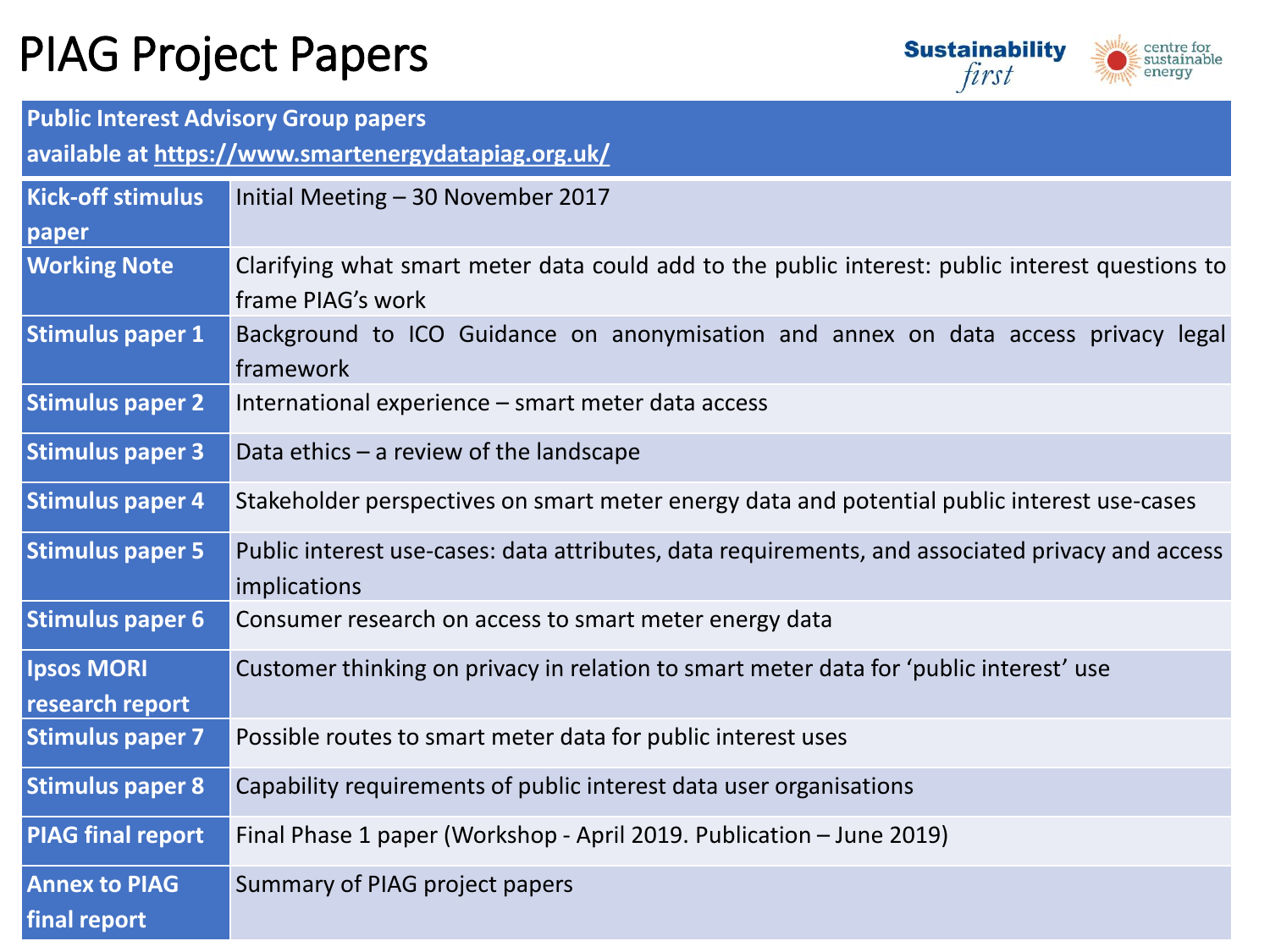

#### PIAG is a timely discussion in a wider context

- Smart-meter rollout central to energy transition but with strong privacy protections through the DAPF (& GDPR)
- Other countries growing interest in access to aggregated data by academics and local government – but all draw on an *existing* central repository of smart meter data
- Other sectors (eg health) grappling with growth in data, balancing privacy and public interest – interest in 'data ethics'
- Digital Economy Act 2017 : gave new powers to ONS to gather data from private and public-sector bodies for research and statistical purposes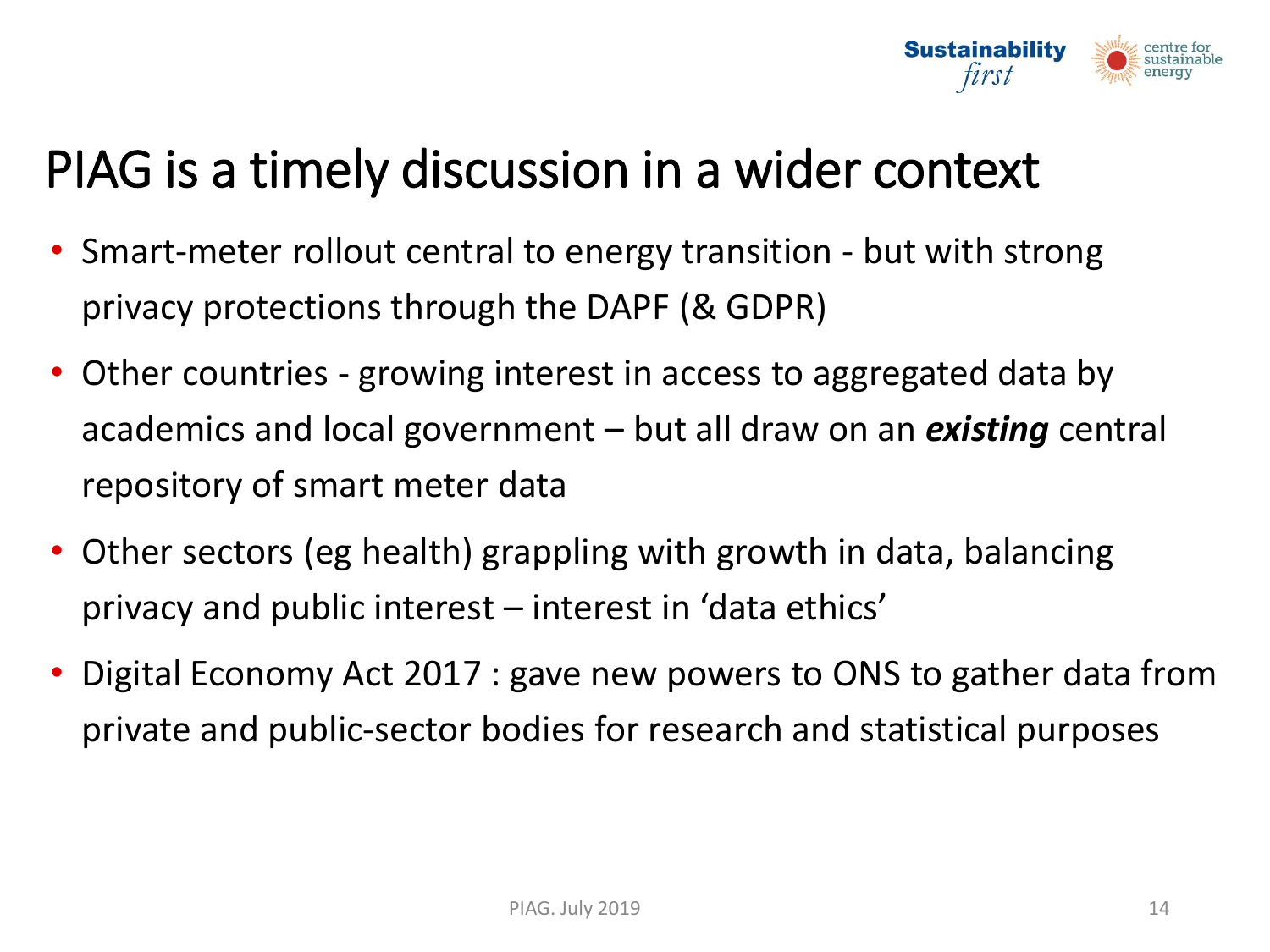

# **Developing PIAG Public Interest Use Cases**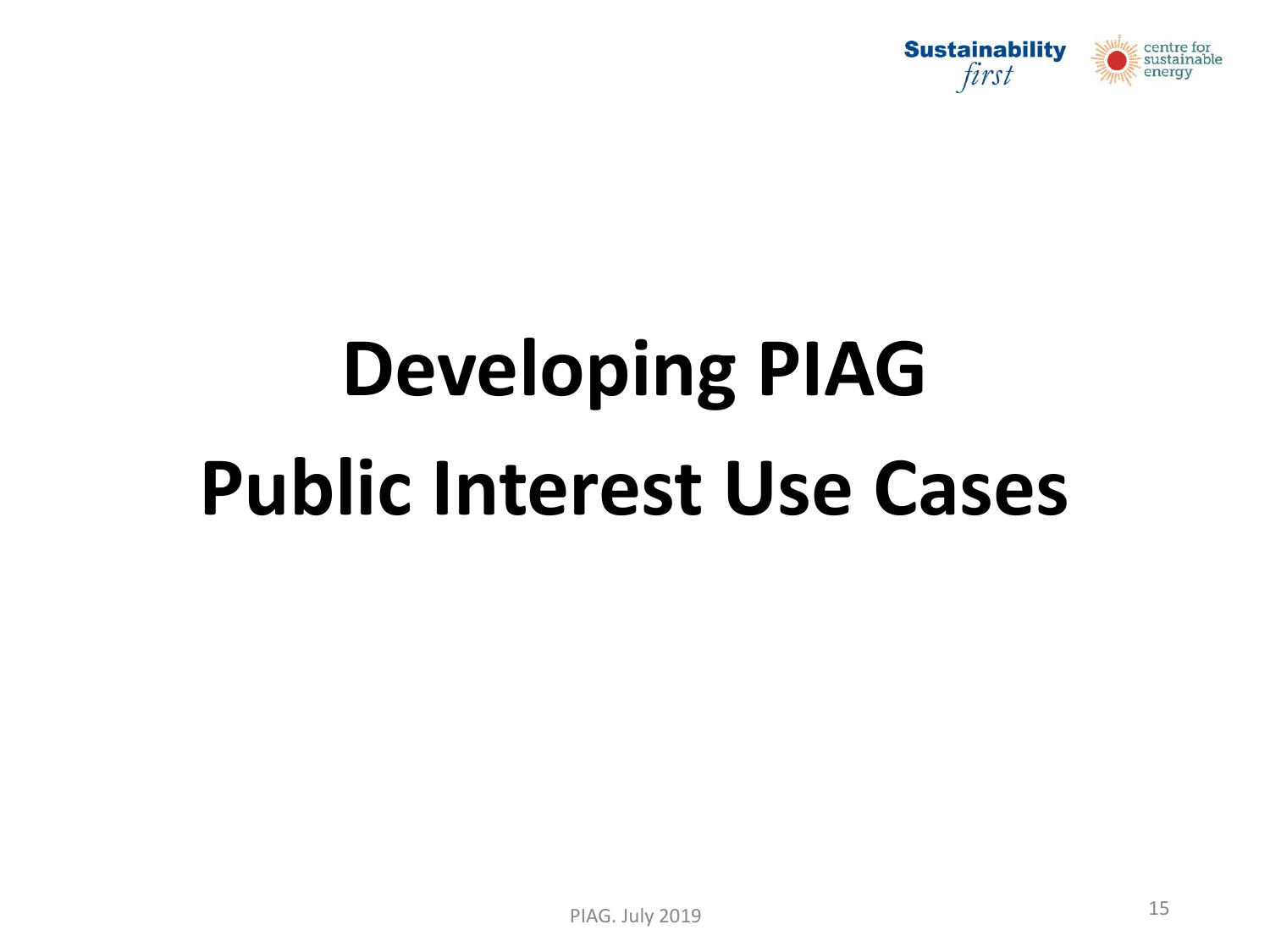

#### Public-interest use-cases identified by stakeholders

- **1. National and sub-national domestic sector energy statistics** (more detail and quicker) – enables wider participation in policy dialogue
- **2. Local-level energy system planning** (infrastructure and intervention planning and monitoring etc) e.g Bristol City Council, GLA
- **3. Data for analysis and modelling to support policy making, research and insight** e.g distributional impacts
- 4. Improved intervention design and targeting NO (consent)
- 5. Local electricity system 'live' monitoring to trigger reactions/ interventions in real time - NO
- **6.** Service innovation, development & testing of early stage designs/algorithms etc (same data as use-case 3)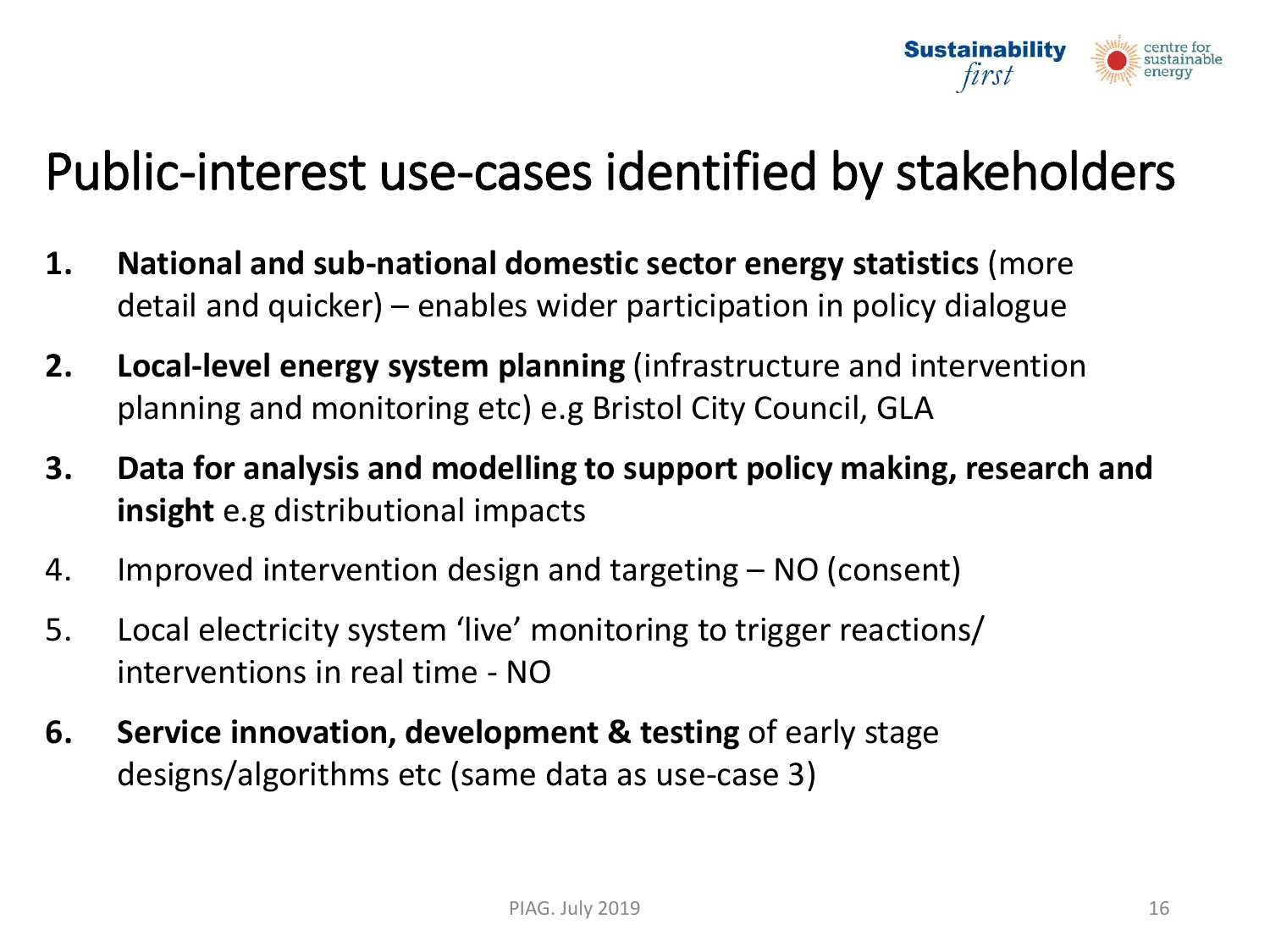

### Need to distinguish input and output data

- There is no UK database or central repository of smart meter data.
- To create any dataset requires the individual level smart meter records (the **INPUTS**) to be captured and processed by someone (an authorised 'trusted processor') – in a privacy friendly way.
- The data-sets required to realise use-cases (the **OUTPUTS**) can be aggregated or sufficiently anonymised so should not raise privacy concerns.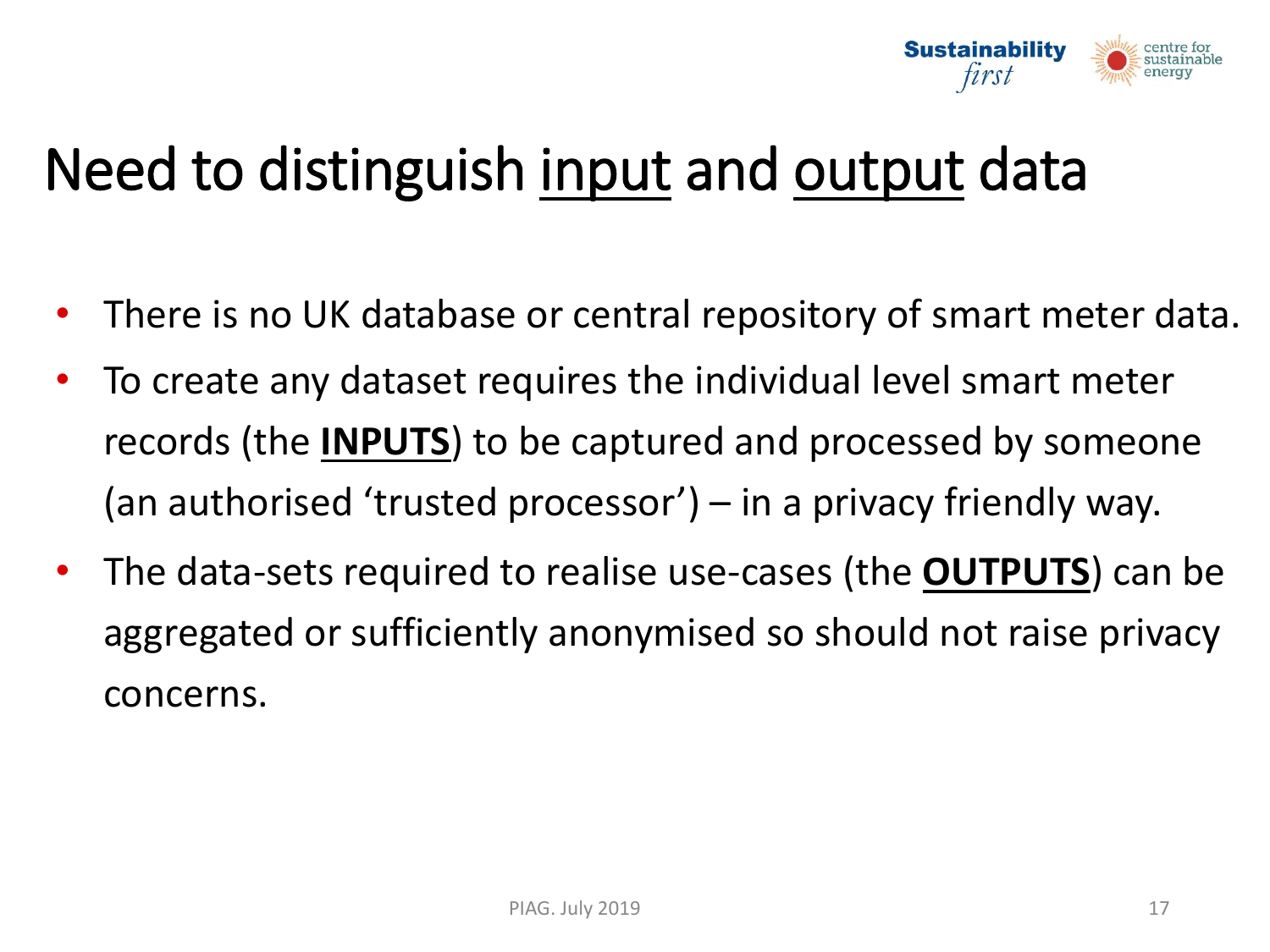#### Use-Case 2: Local energy system planning INPUTS

#### Smart meter data requirements

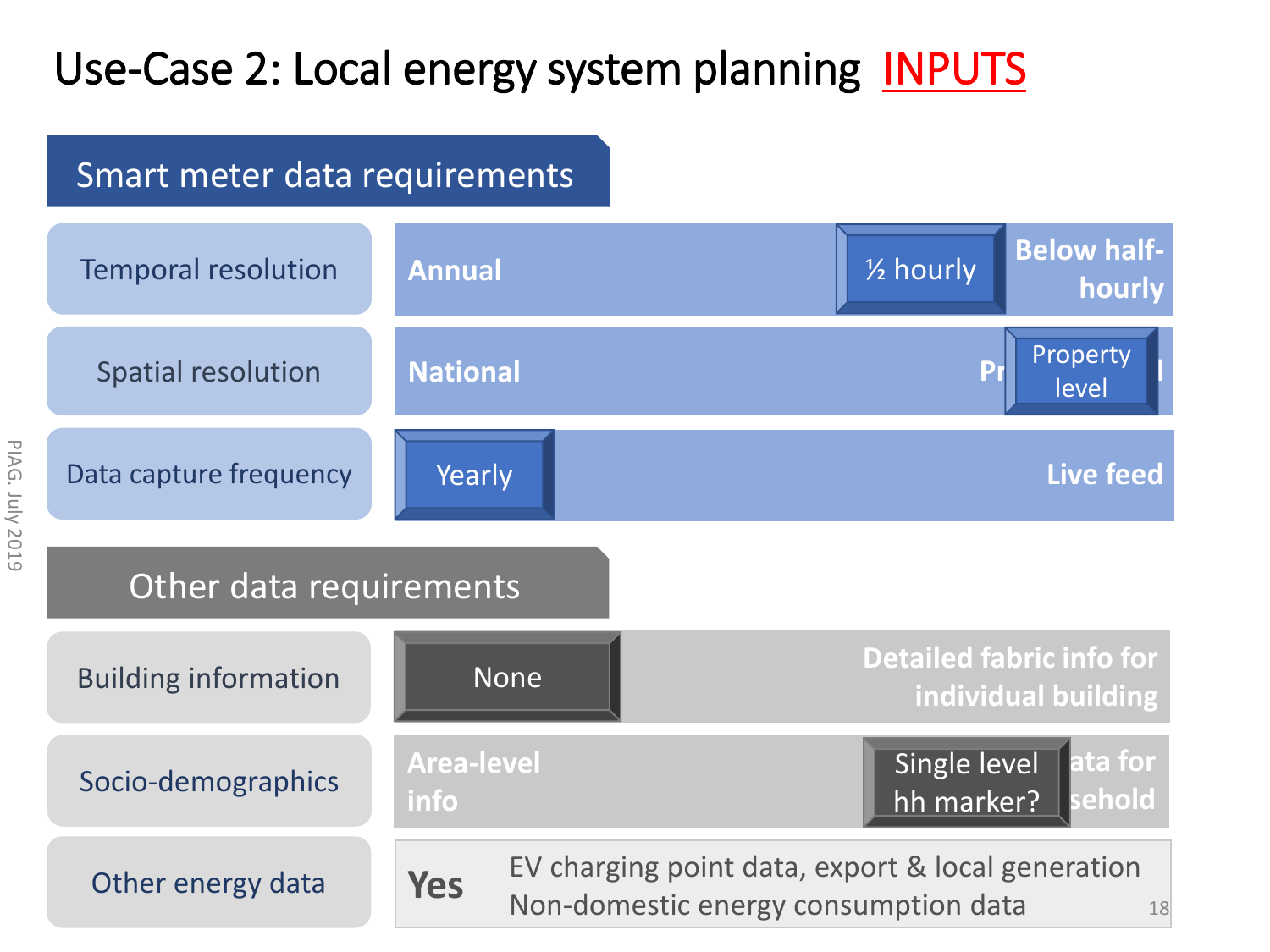#### Use-Case 2: Local energy system planning OUTPUT

#### Smart meter data derived output



- **PIAG. July 2019** PIAG. July 2019
- Need non-domestic consumption data and local generation data too
- Other existing datasets available to LAs (e.g. IMD) could be overlaid at street/feeder level (by LA) to improve understanding and aid targeting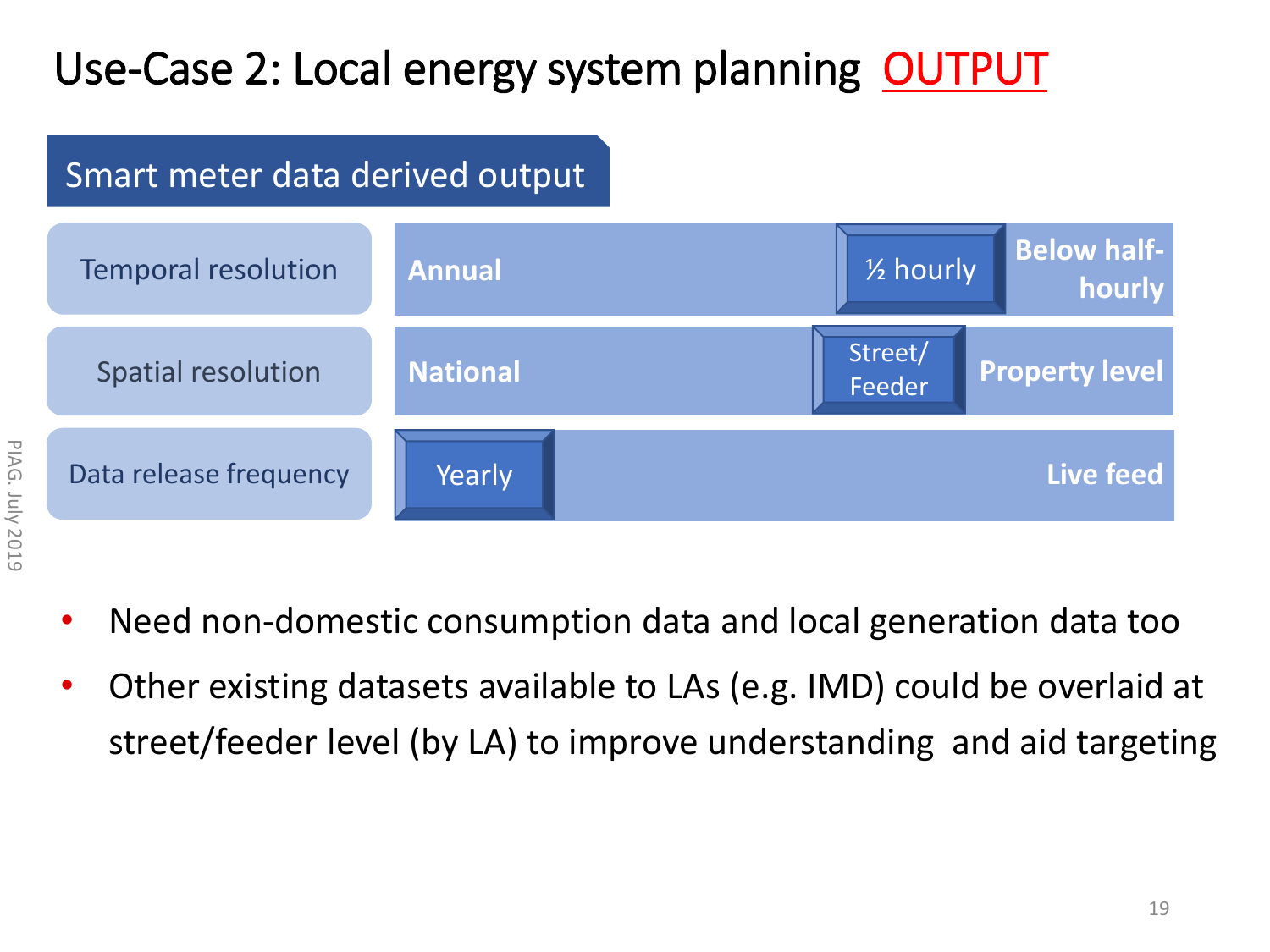

## **The Consumer View**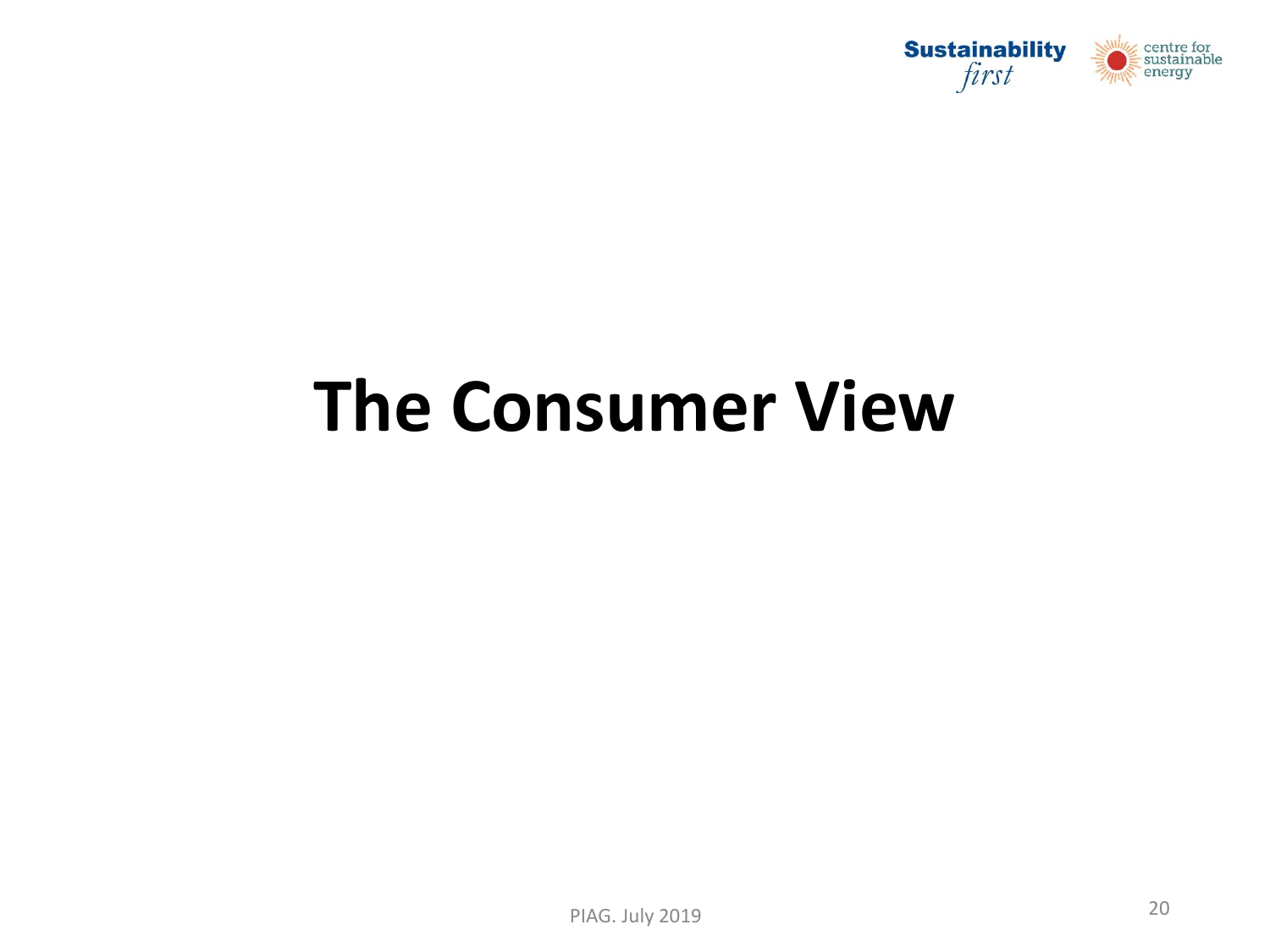

#### Consumer view - building an understanding

- Review of available consumer research:
	- Smart meter specific including ENA research on networks access to data; studies by Ofgem and Citizens Advice
	- Wider research on privacy issues including Which? Control, Alt or Delete? Report
	- Research on government use of data
- Conclusions tested at a consumer expert roundtable led by Ipsos **MORI**
- Also drew on learning from wider data ethics debate eg on health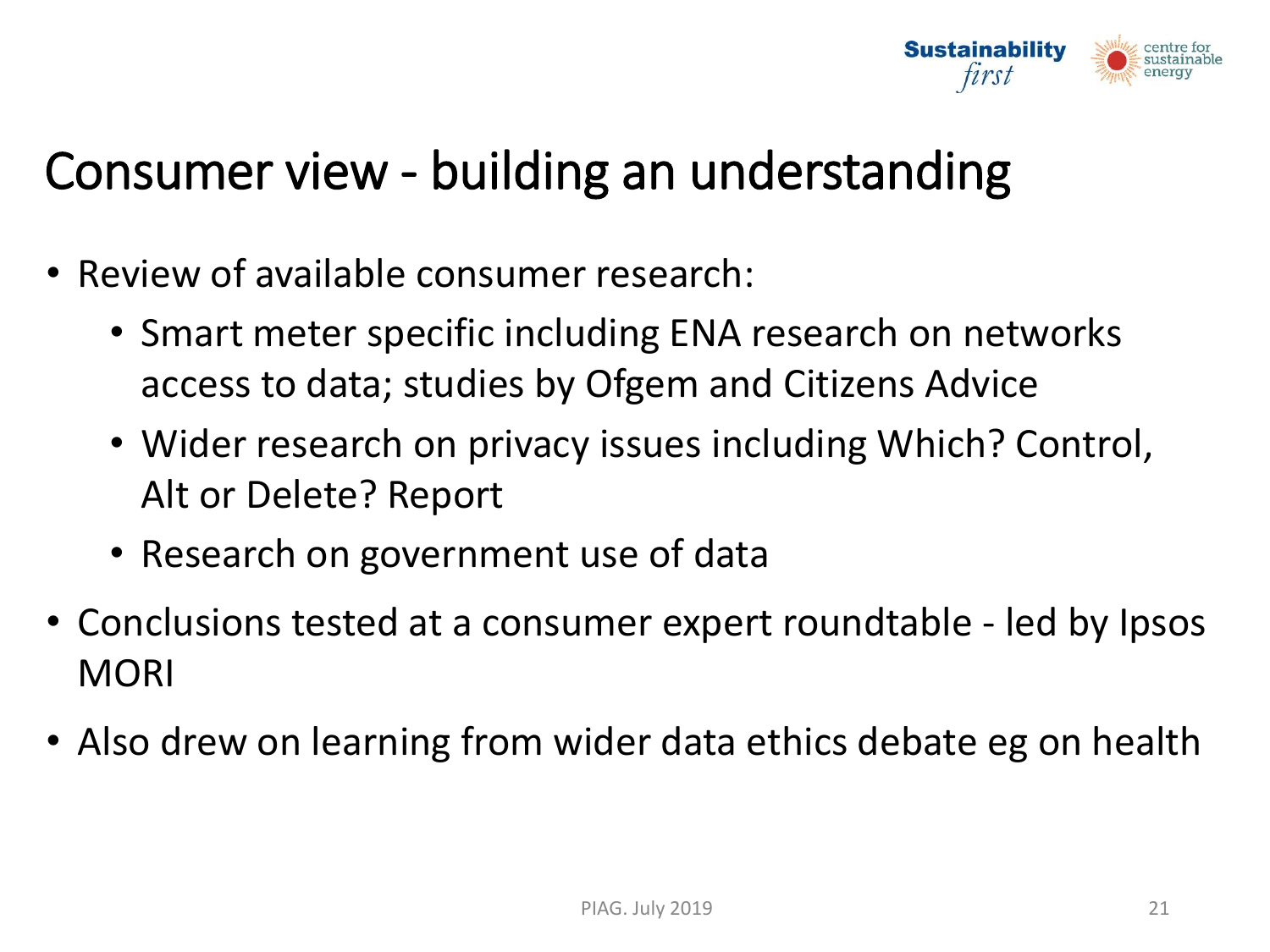

#### Consumer perspectives

- Wide range of views *Happy to Share; Depends Who's Asking; Quid-Pro-Quo; and Big Brother* (Ipsos MORI for ENA)
- 'Rationally disengaged'– no choice? (Which?)
- Most consumers see smart-meter data as less sensitive than other data (eg health, finance)
- Potential to reveal lifestyle patterns and more general concerns re hacking, sale of data, higher prices
- Interest in personal benefits but can also see potential for wider system benefits
- Broad support expected for these use-cases (but more research impt)
- Assumption that key parties already have this data
- Consumers expect government / regulator to protect their interests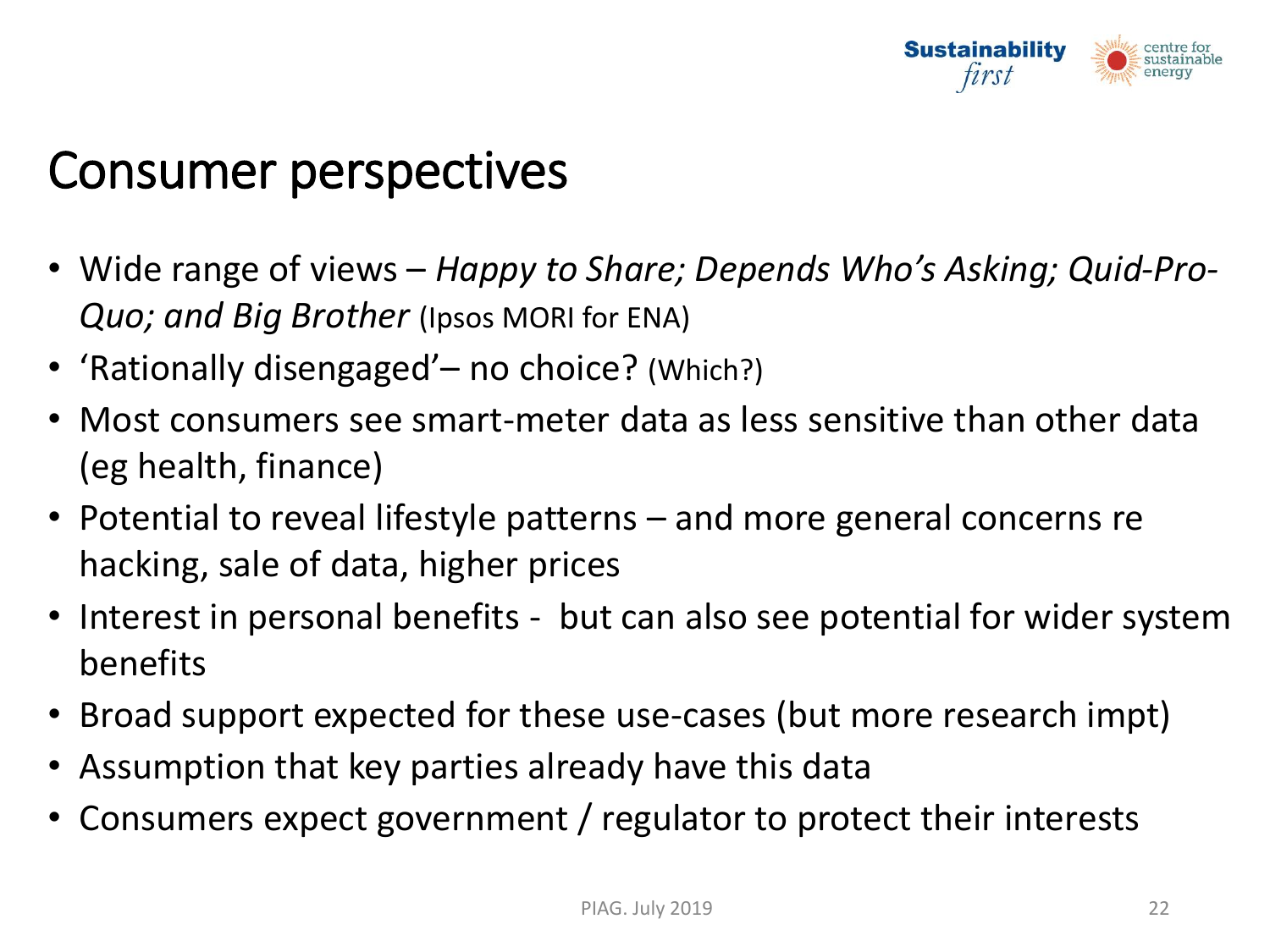

# **A Trusted Processor Role & Possible Routes to the Data - Short- & Long-Term**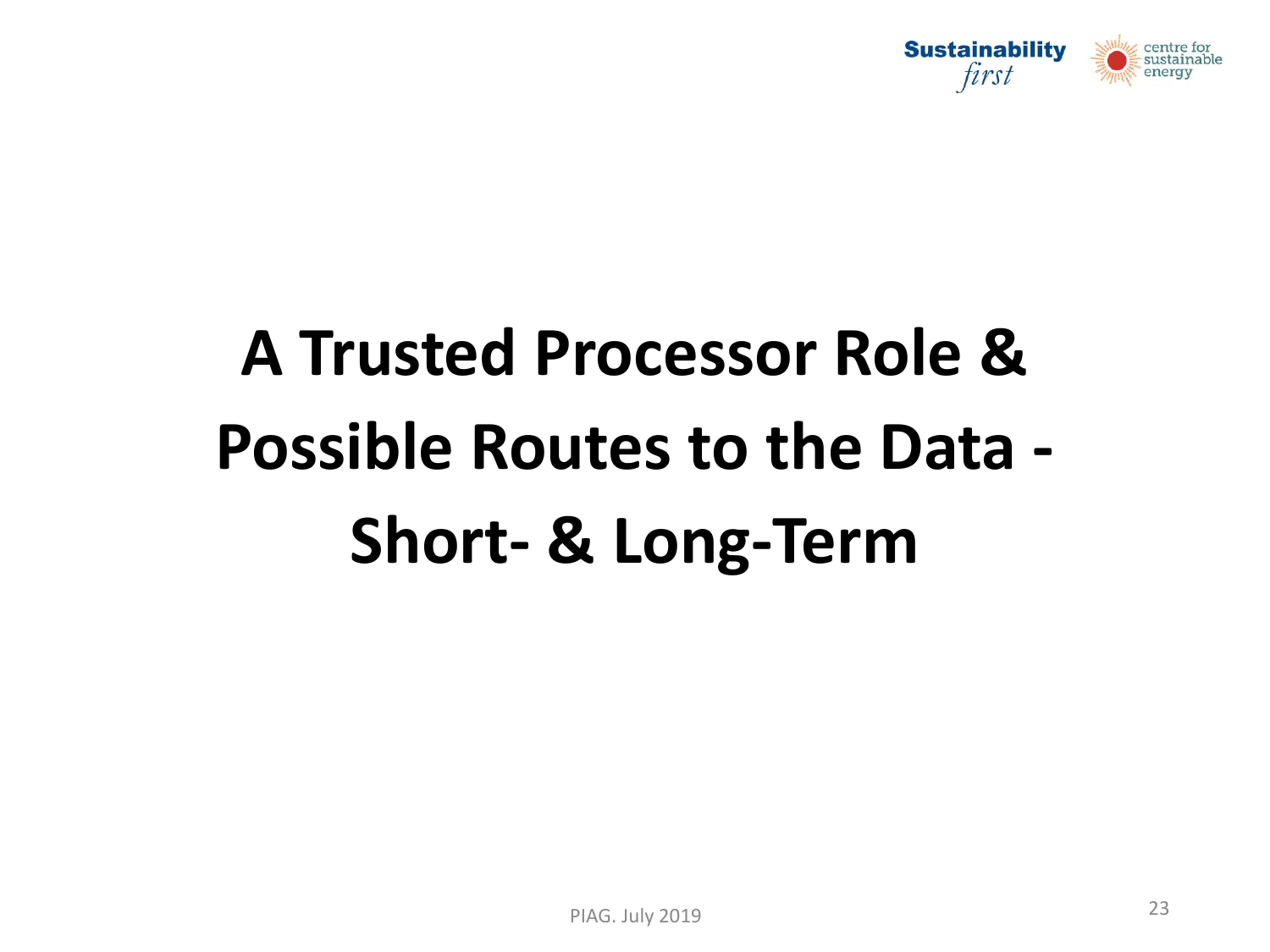

#### A Trusted Processor role

The role played by **ONS** (under the Digital Economy Act 2017) in other sectors:

- ONS has powers to collect data from private sector and government for statistical and research purposes;
- Clear principles set out in legislation for how privacy protected in the process.

Similar to **BEIS** collection currently of individual annual consumption data under Statistics of Trade Act 1947:

• Linked with other demographic data to produce NEED\* database and statistics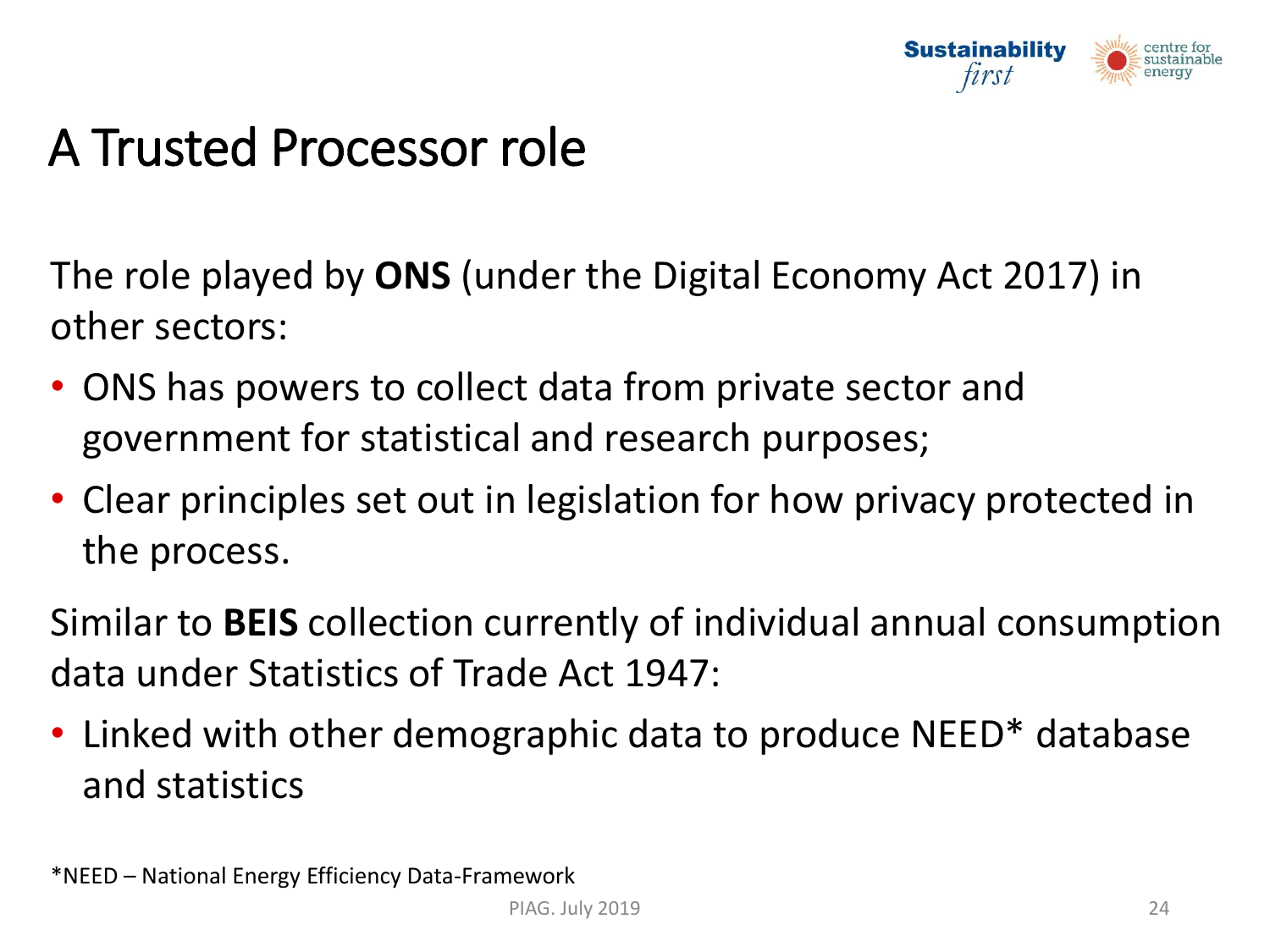

#### Sources of input data - considerations

- Who has what now? In future?
- How comprehensive?
- Cost and complexity number of parties involved
- Longer term changes expected legal change needed?
- Competence and consumer trust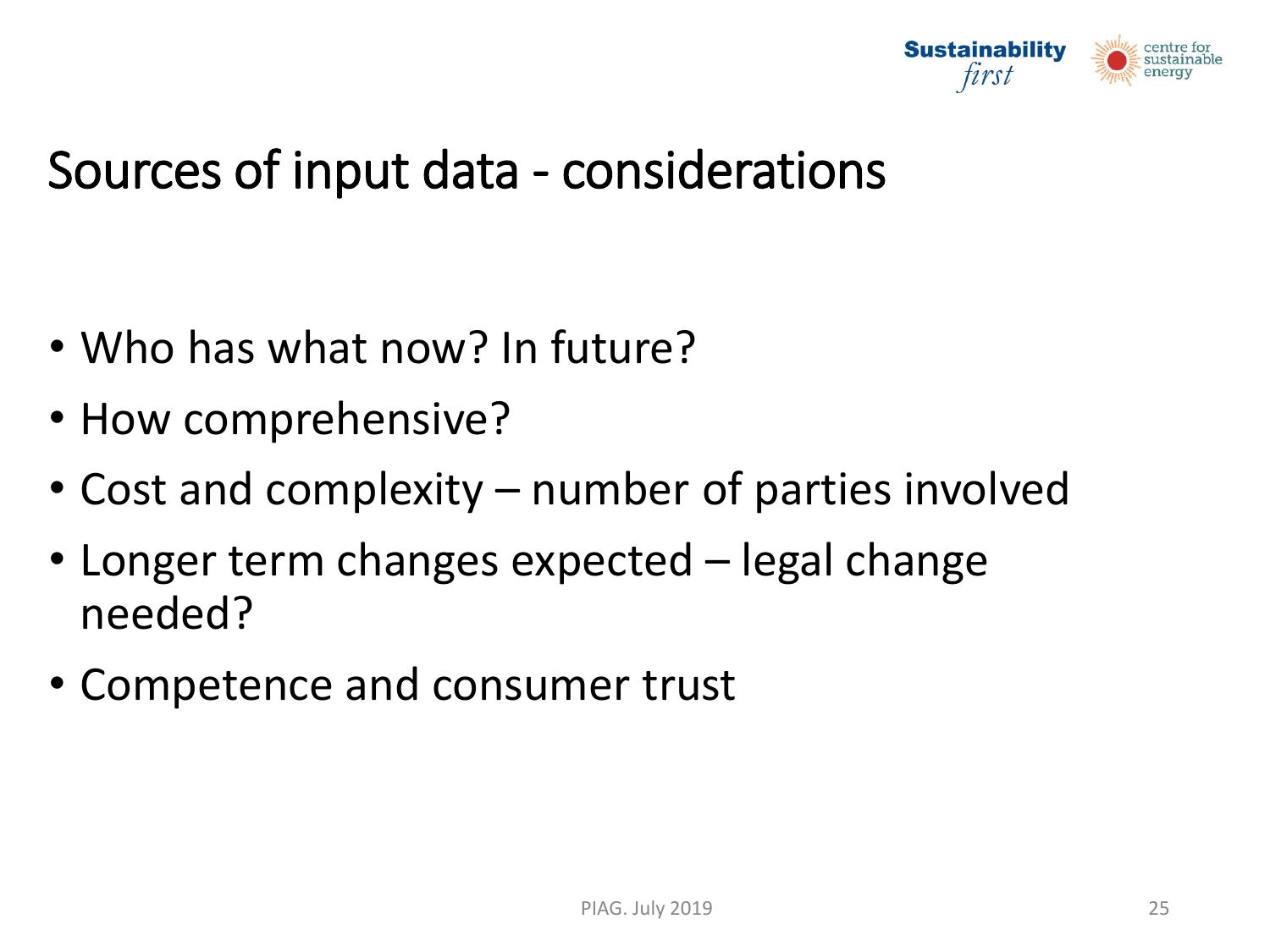

#### Sources of input data – short term

Who has what now?

- Data Access and Privacy Framework:
	- **Suppliers** can collect monthly data without consent. But, consent needed for more granular data.
	- **Networks** can collect half-hourly data but must aggregate or anonymise where possible with privacy plans agreed by Ofgem:
		- Electricity DNOs in process of getting approval
		- No gas DNs pursuing this at present
- Settlement / central bodies limited data currently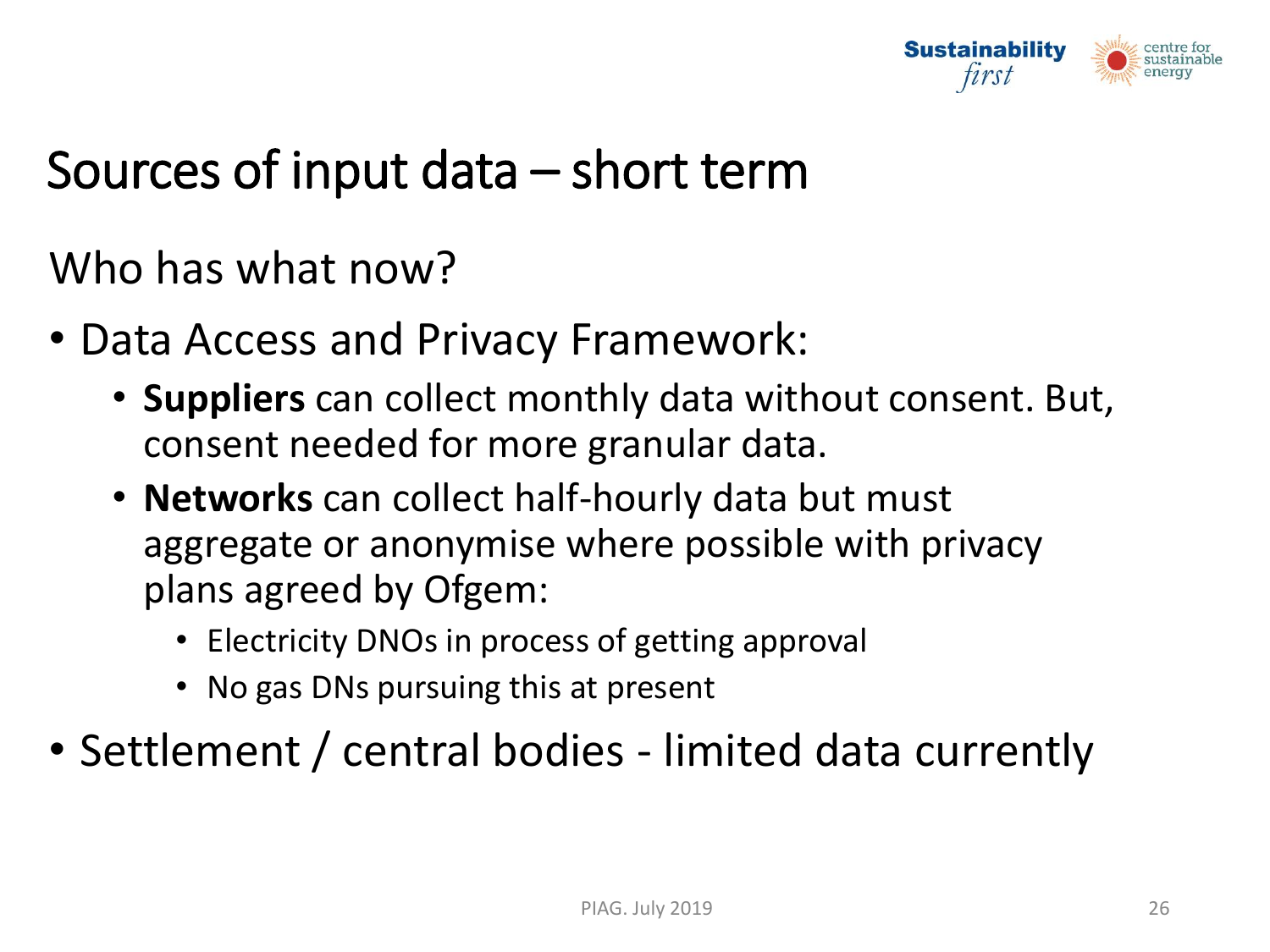

#### Sources of data – longer term uncertainties

- **Supplier option**  increasingly complex eg fasterswitching, multiple suppliers per household?
- **DNOs**  will have approved privacy plans may take different approaches
- **Half-hourly settlement**  may create new opportunities (e.g Ofgem recent conclusion for suppliers to access daily-data for settlement purposes)
- **Gas data**??
- **Central bodies**  looking to build on existing data and skills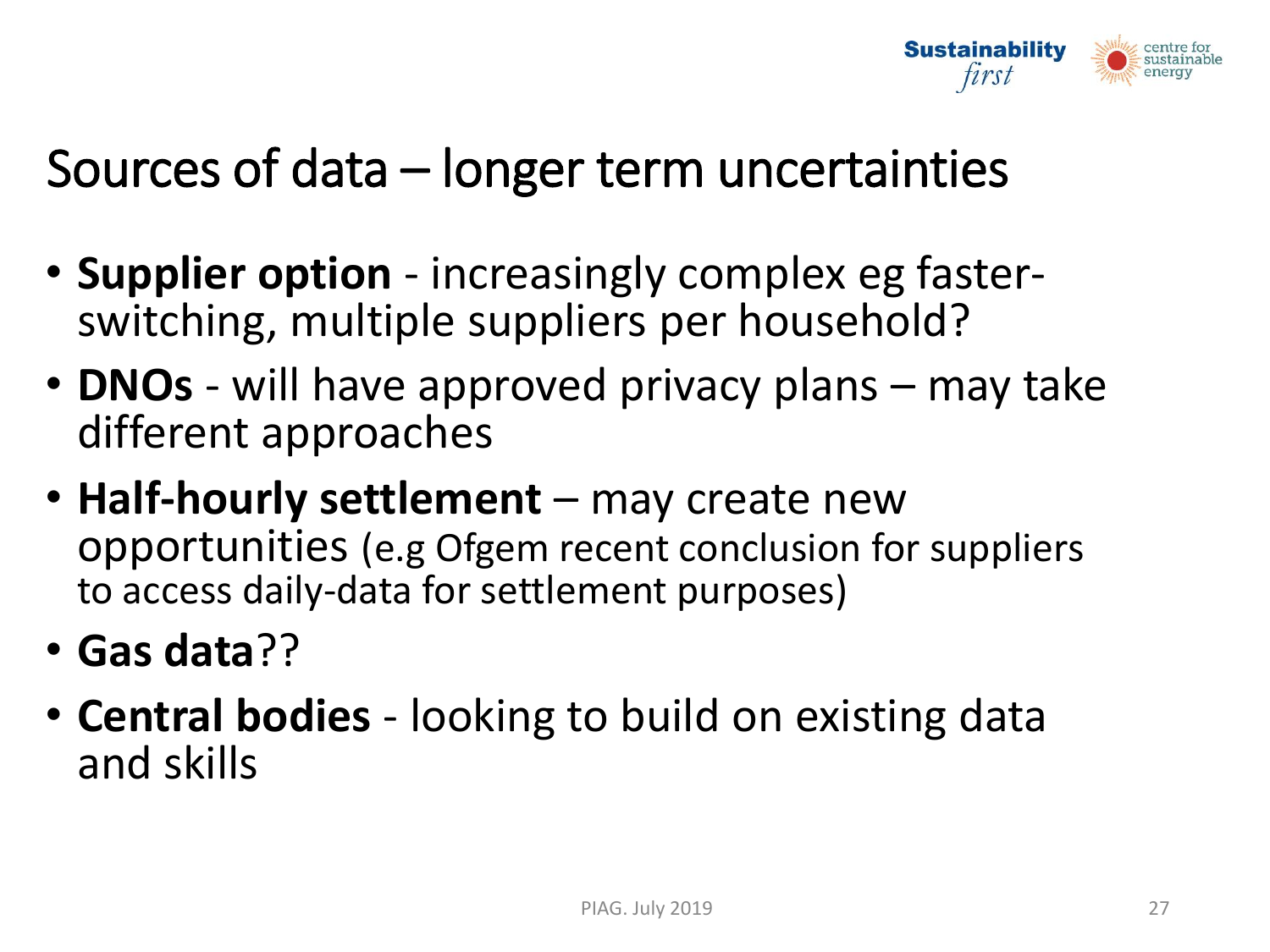

#### Proposed way forward (subject to case being made)

#### **Shorter term – suppliers**

- ONS or BEIS as trusted processor using existing powers
- Collecting data from suppliers. As now but more granular e.g. monthly at first.

#### **Longer term – other options ?**

- Wider range of options
- Dependent on direction taken on wider reforms (eg settlement, sources of gas data)
- Could need legislative / licence change
- Beware closing doors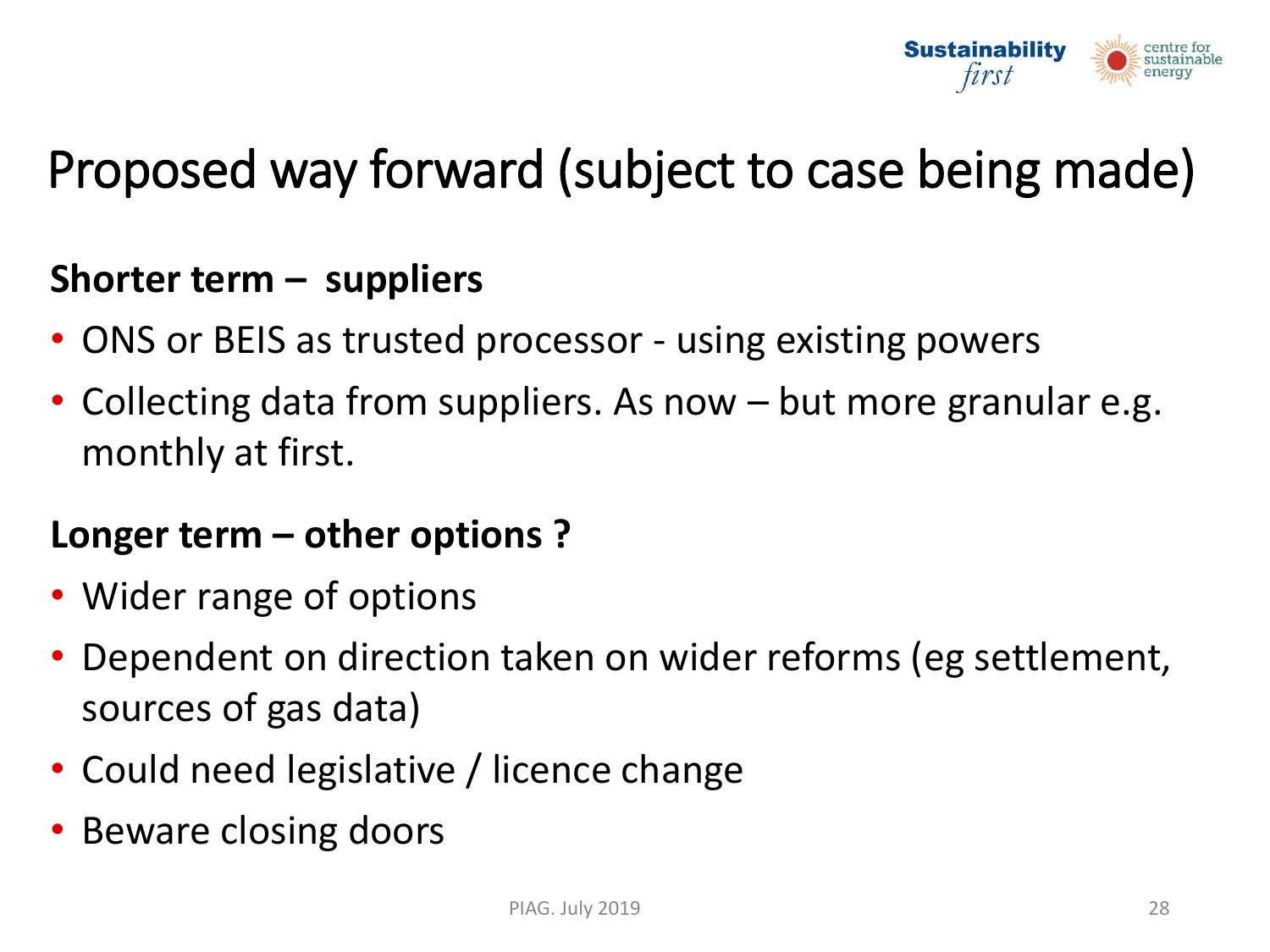

### **Session 1 Panel & Discussion Reflections on public interest use-cases & possible routes to data**

PIAG members : **MHCLG - James Denman Greater London Authority - Daniel Barrett UCL Smart Energy Research Lab - Eoghan Mckenna ONS - Simon Duddy Elexon – Justin Andrews**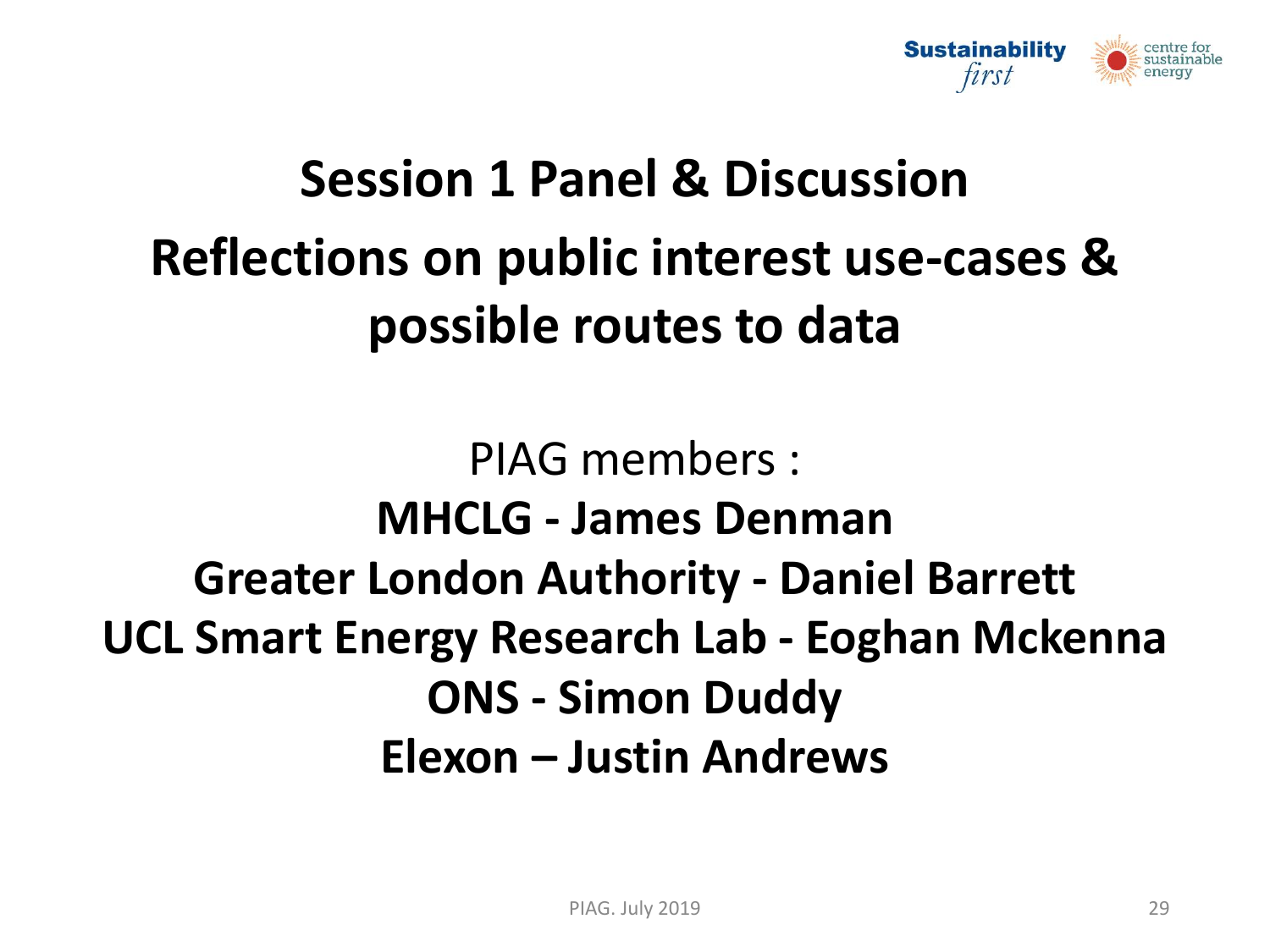

### **Session 2**

#### **PIAG – conclusions and recommendations**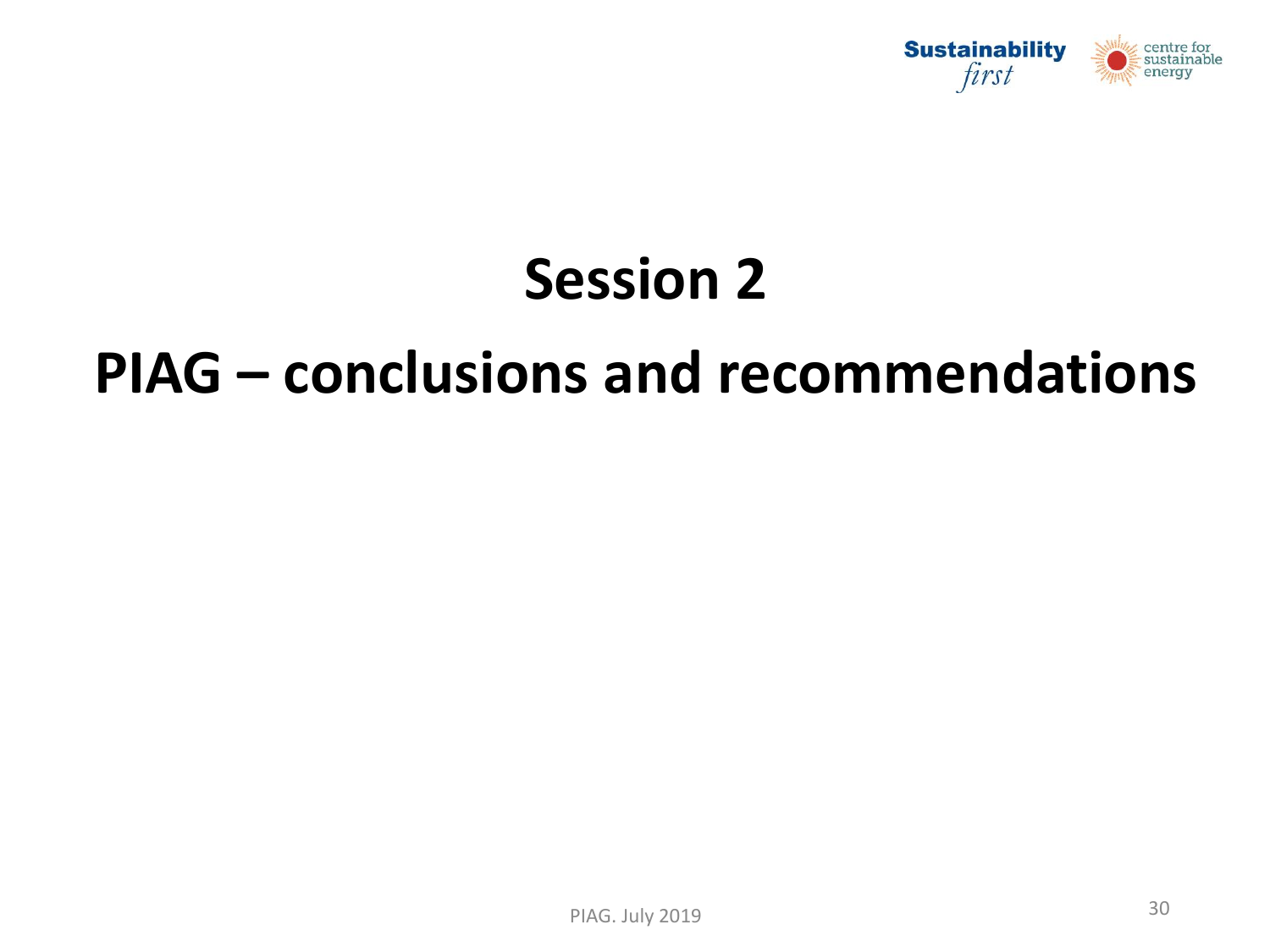

#### Proposed principles for Policy-Makers - PIAG Conclusions – 1

**Access to smart-meter data for public-policy purposes is essential to avoid policy makers 'flying blind' into the energy transition** 

- Overseeing an increasingly data-driven energy system
- Responding to concerns about customers left behind
- Evaluation of options for the major challenge of heat decarbonisation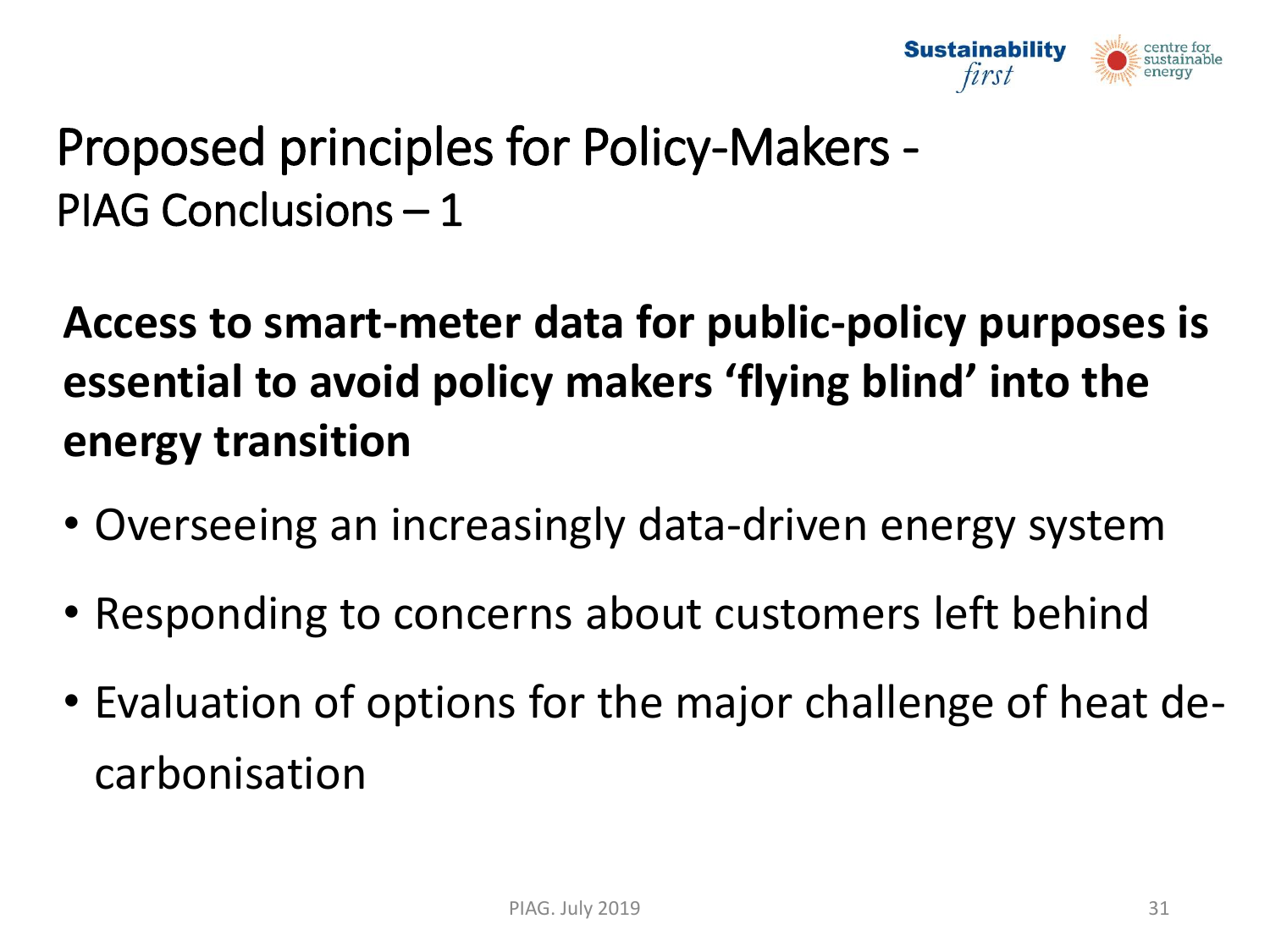

#### Proposed Principles for Policy-Makers - PIAG Conclusions – 2

**Government should draw on existing arrangements used in other sectors to enable access to smart meter data for a public-interest purpose while protecting privacy**

- This focus on secure-handling of the data means that there does not need to be a trade-off between respecting and protecting consumer privacy and using data to serve the public interest;
- Opportunity to build on existing arrangements now to provide improved data.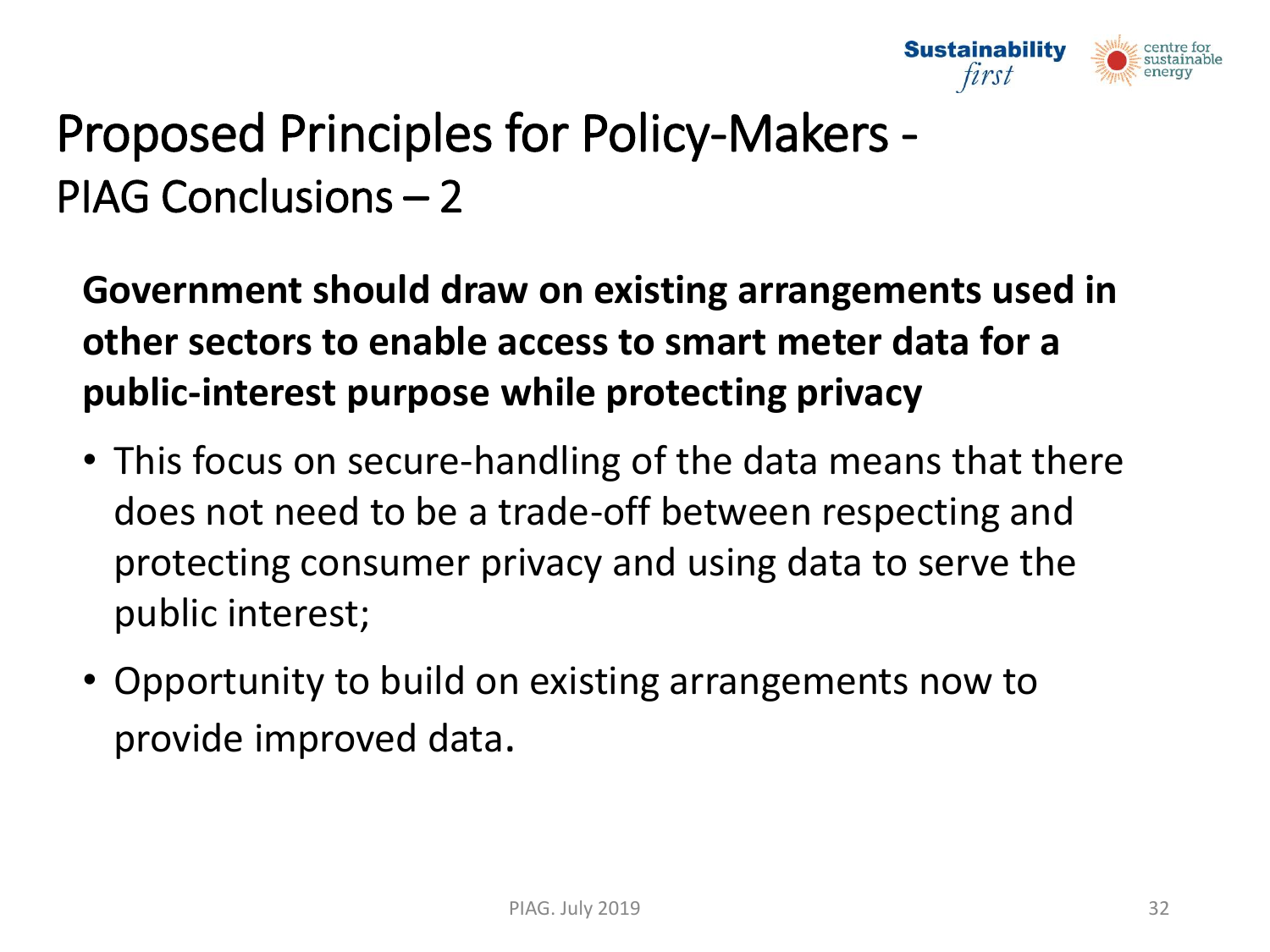

### Proposed Principles for Policy-Makers - PIAG Conclusions – 3

**Decisions on the types of uses of smart meter data that are in the public interest should sit with government or the regulator and should not rely on securing the consent of individual consumers** 

- Existing privacy frameworks see government determining where public interest lies;
- The public interest benefits of smart meter data are dependent on having a comprehensive picture;
- Consumers at large should stand to benefit from the use of smart meter data for public interest purposes;
- It's the job of government (or the regulator) to identify where such opportunities arise informed by evidence;
- Engaging the public in this debate may be difficult but is vital.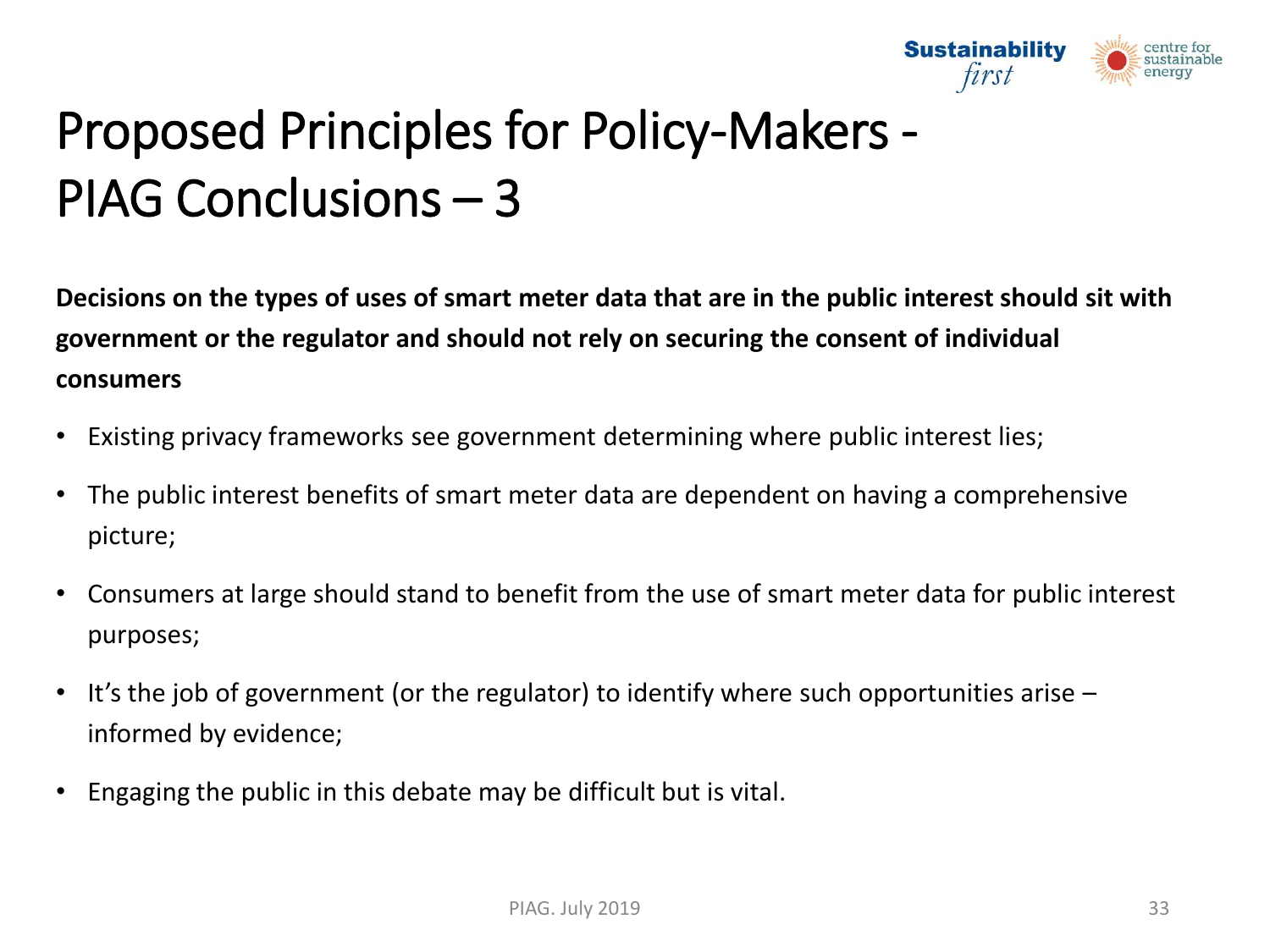

#### PIAG Recommendations – Framework

- **Developing the case for access to the data**
- **Immediate** : making best use of existing data sources
- **Short-to-medium term** : taking forward improved data access
- **Long-term** : keeping options open
- **Wider smart meter framework**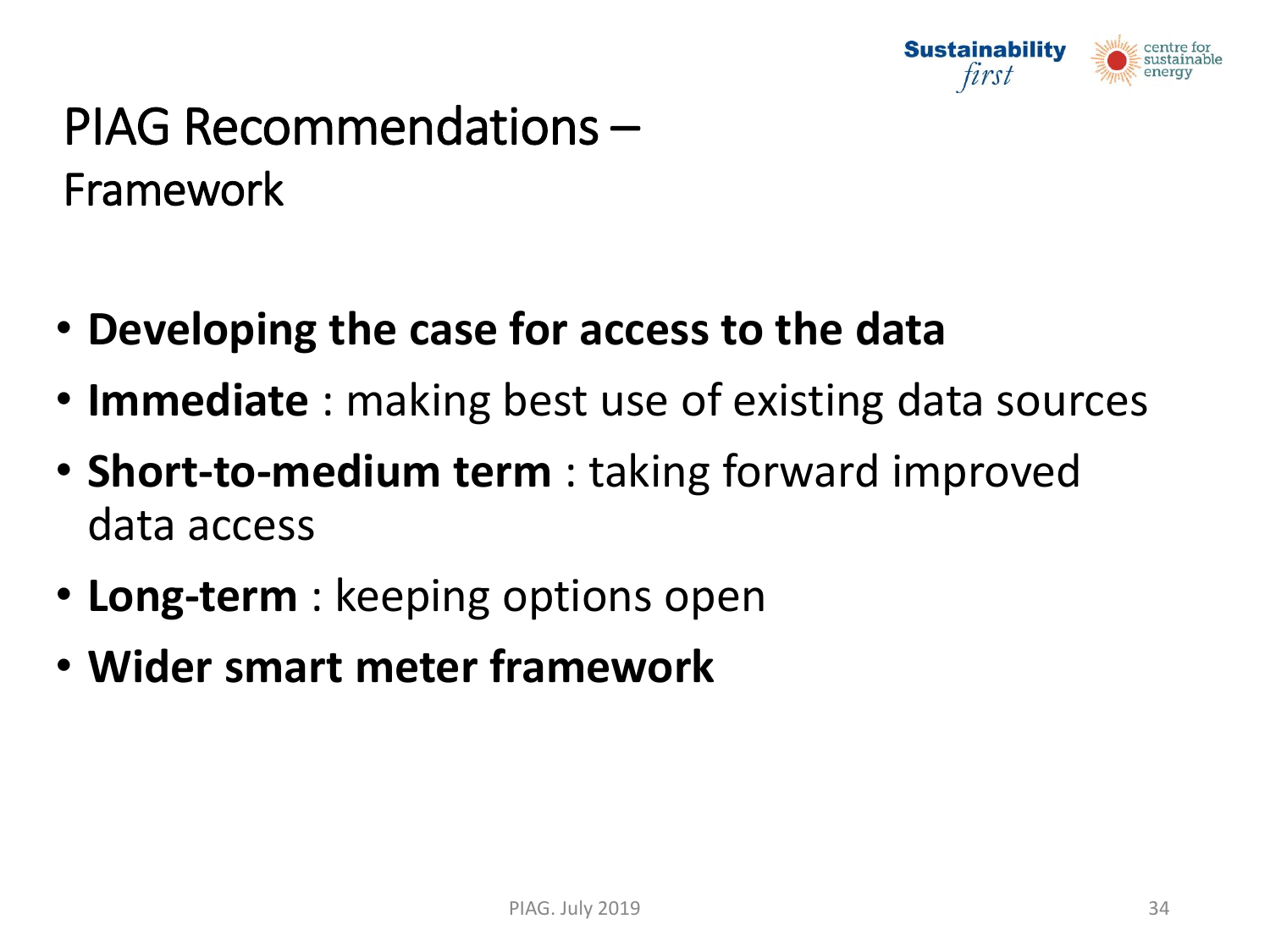

## PIAG Recommendations – some headlines

- **BEIS** gas data needed for future of heat? ONS v BEIS role and early engagement with Energy UK?
- **Ofgem** consider what data needed for effective oversight of the sector? avoid closing doors as policy evolves
- **Citizens Advice**  evidence on consumer attitudes to public interest use cases? Pursue data dashboard to provide transparency
- **DNOs** understanding city-scale planning requirements? Standardised formats? Other data?
- **Central bodies**  Smart DCC, Elexon, others Current data held? Future roles?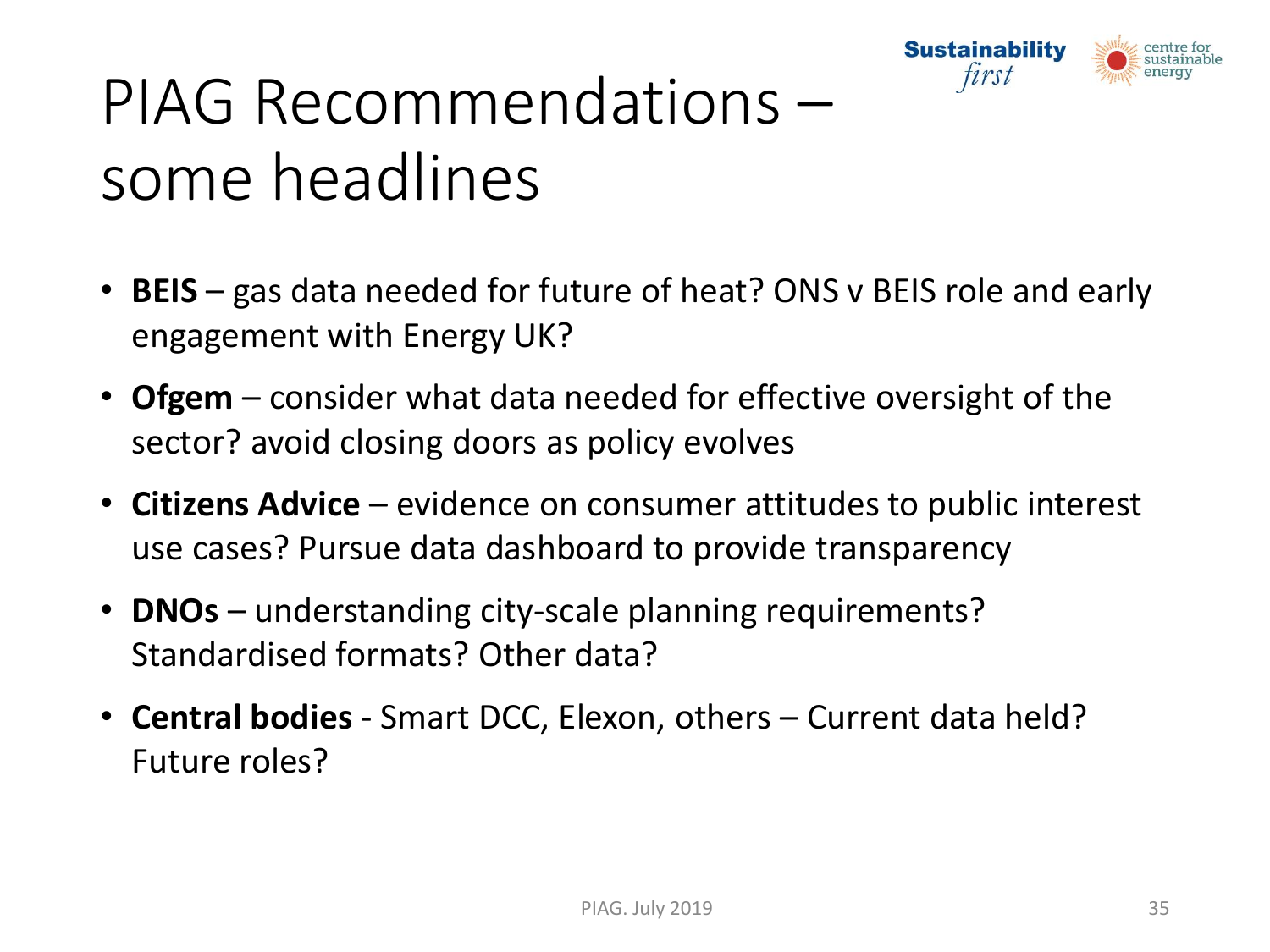

#### **Session 2 Panel & Discussion**

#### **Reflections on PIAG conclusions & recommendations**

PIAG members : **BEIS – Andy Charlesworth Ofgem – Steven Steer Citizens Advice – Colin Griffiths Smart DCC – Fabienne Dischamps Northern Powergrid – Issy Middleton**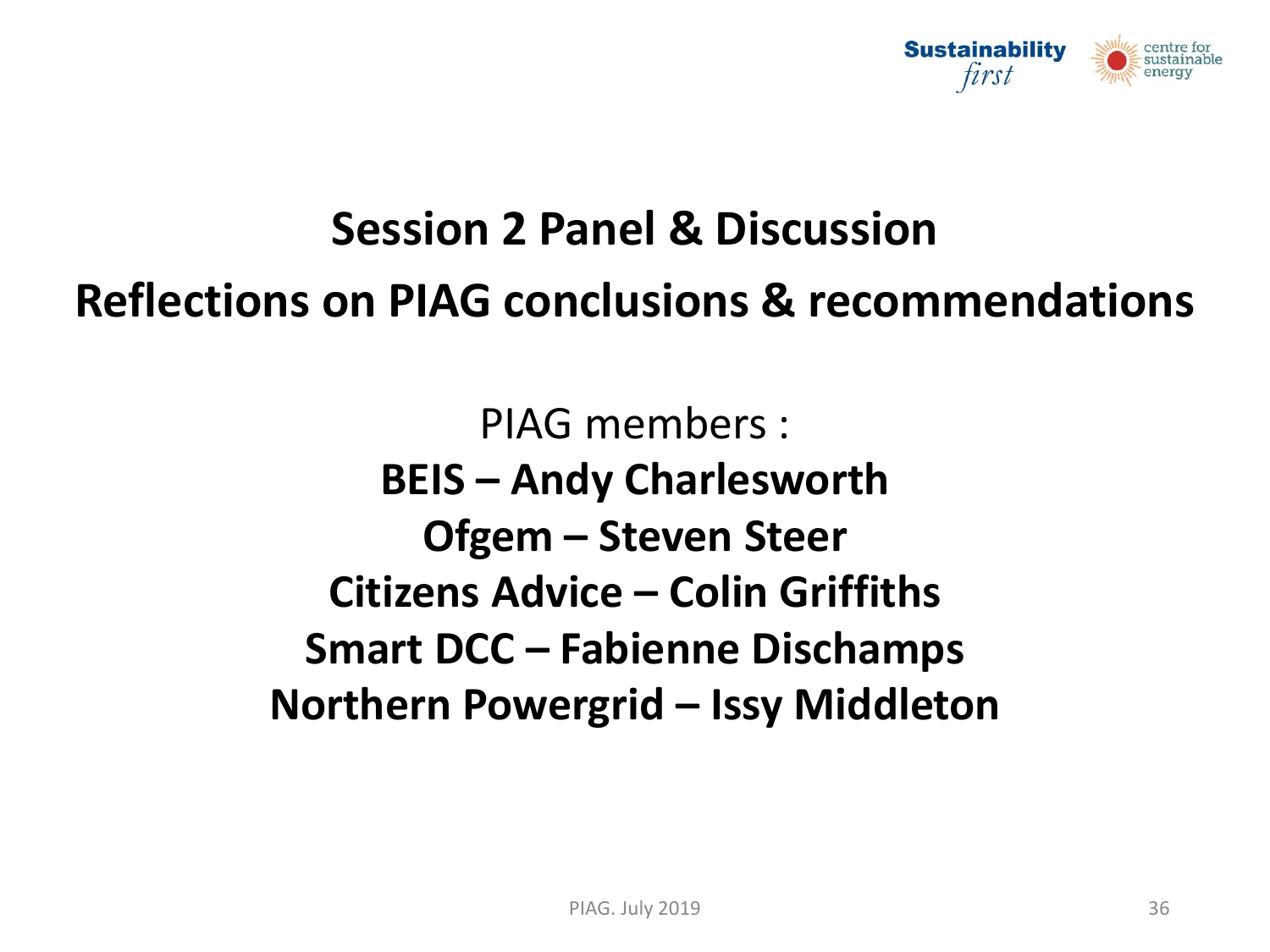

### **Session 3 Panel Forward Look, Next Steps & PIAG Phase 2**

#### Chair – Sharon Darcy. Sustainability First **Energy Systems Catapult – Simon Pearson Sustainability First - Maxine Frerk CSE – Simon Roberts**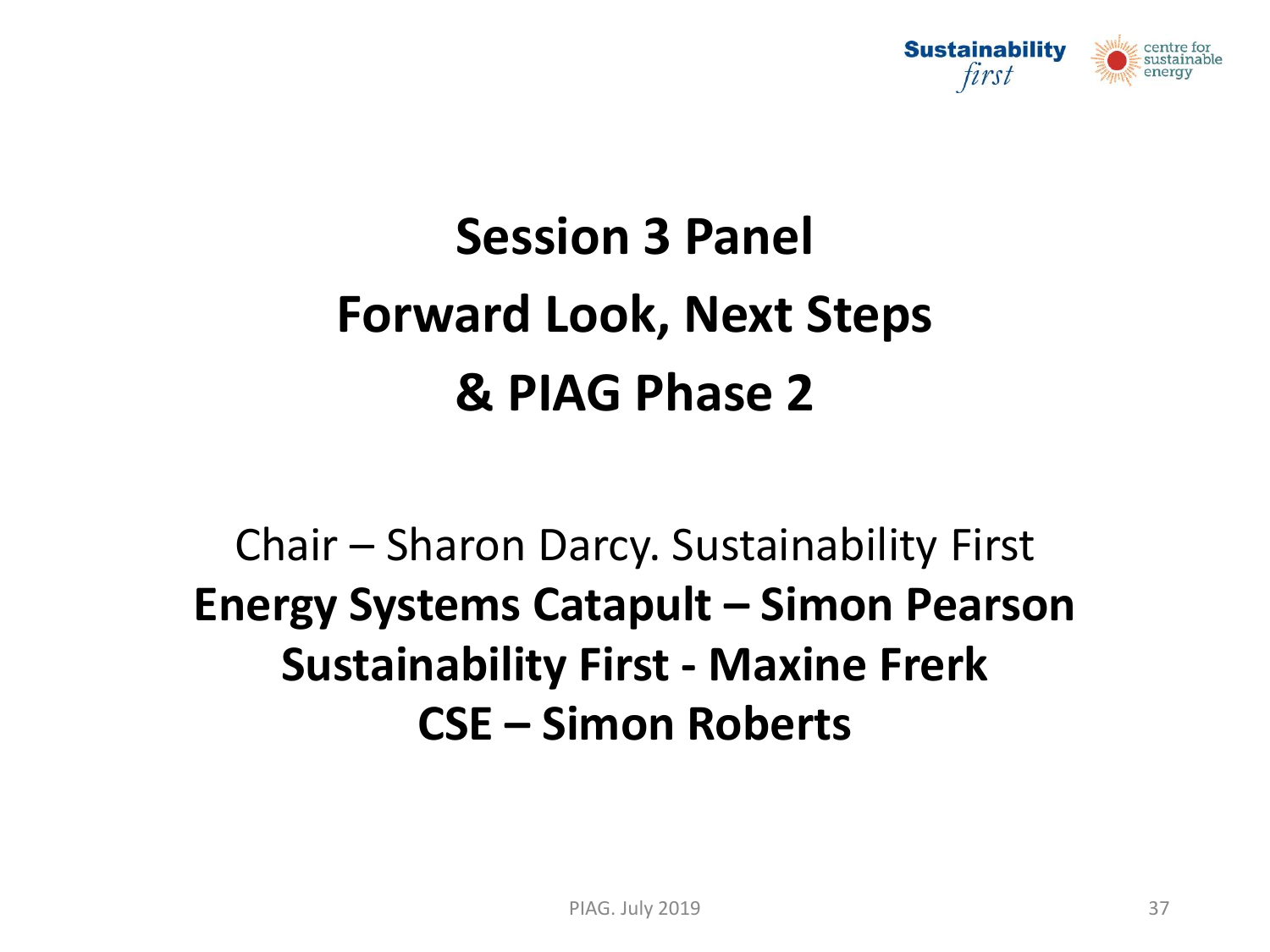

#### PIAG Phase 2

PIAG has filled an important vacuum. Phase 2 will focus on evidencing the public-interest use-cases - and help 'make the case' in BEIS & Ofgem:

- **Keep to the fore the topic of access to smart meter data for a public interest purpose.** Continue to inform & shape the public debate with key actors – incl. w BEIS, Ofgem, Citizens Advice and other key stakeholders.
- **Disseminate conclusions & recommendations made by PIAG in Phase 1. Track progress and follow-through** among different actors.
- Provide **continued thought-leadership** through an **independent convening** role.
- Through PIAG workshops, continue to provide an active **information exchange**.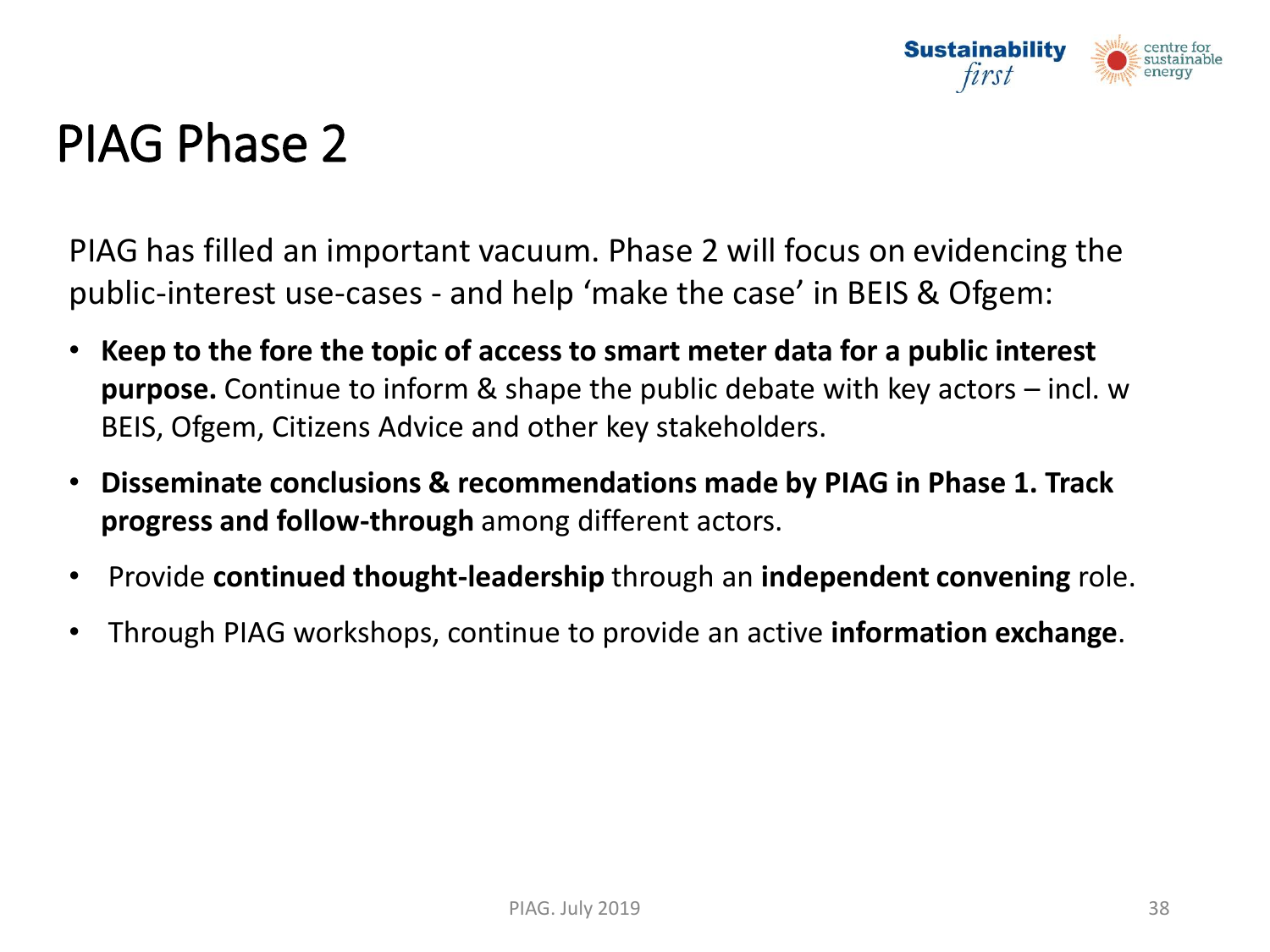

### PIAG Phase 2

*And in particular*, **develop a stronger evidence-base -** to input to BEIS, Ofgem and others – through development of **in-depth usecases**.

These will be designed to demonstrate the 'additionality' which access to granular smart meter data could deliver in terms of different public-interest uses. Including for :

- BEIS & other government departments
- Ofgem & other regulatory bodies
- Arms-length bodies e.g. CCC, NIC & Energy Systems Catapult
- Devolved, regional and local government
- Potential applications of smart-meter data for heat-policy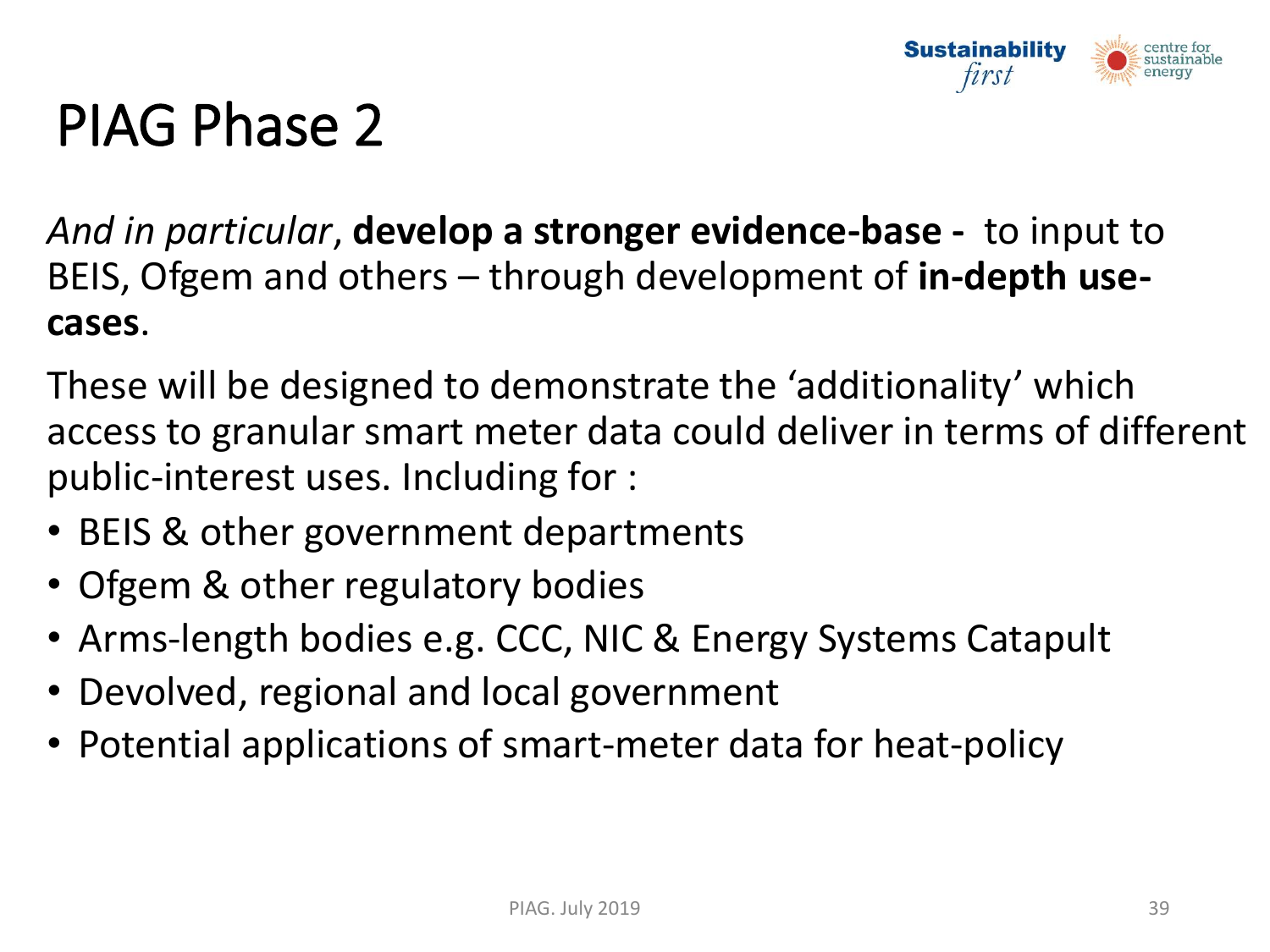

# **Reflections on the day & closing remarks Sharon Darcy. Director. Sustainability First**

## lets continue discussion over a drink !